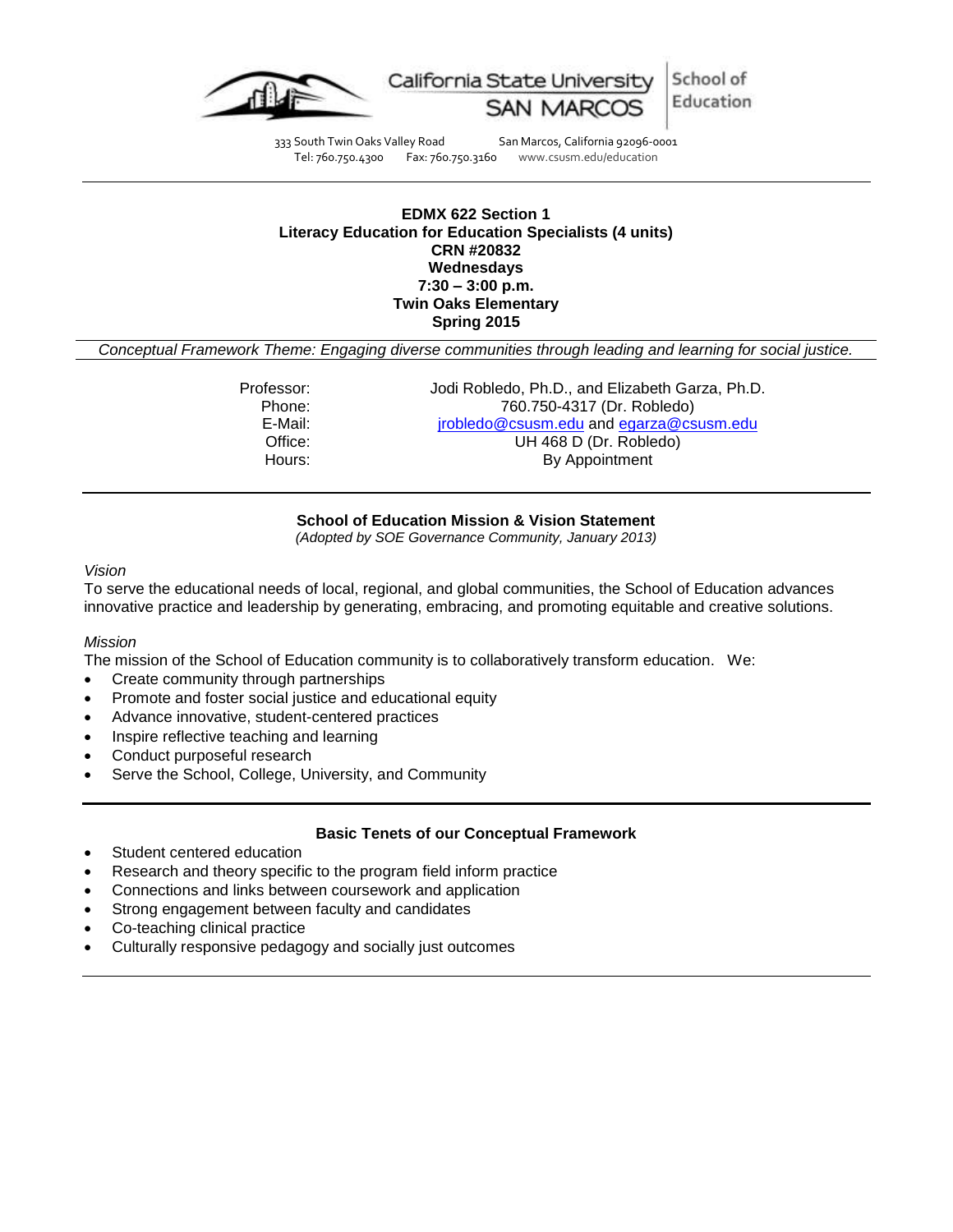# **Table of Contents**

| COURSE FEATURES AND PROFESSIONAL AND ADMINISTRATIVE REQUIREMENTS 4 |  |
|--------------------------------------------------------------------|--|
|                                                                    |  |
|                                                                    |  |
|                                                                    |  |
|                                                                    |  |
|                                                                    |  |
|                                                                    |  |
|                                                                    |  |
|                                                                    |  |
|                                                                    |  |
|                                                                    |  |
|                                                                    |  |
|                                                                    |  |
|                                                                    |  |
|                                                                    |  |
|                                                                    |  |
|                                                                    |  |

## **COURSE DESCRIPTION**

<span id="page-1-0"></span>Focuses on developing an advanced understanding of theory, methodology, and assessment in English Language Arts in integrated and inclusive K-12 classrooms.

#### **Expanded Course Description**

<span id="page-1-1"></span>EDMX 622 includes significant additional instruction that relates specifically to special education. Candidates explore strategies for teaching all facets of language arts: speaking, listening, reading, writing, thinking, and collaborating (although these are artificial separations), paying particular attention to scaffolding student learning for access and success.

Candidates are provided instruction and experiences to a) become skilled in observing students' language use behaviors; and b) use materials, strategies, and adaptations in approaches to language and literacy instruction for K-12 learners, including those who have various special learning characteristics. Emphasis is on students with autism spectrum disorders and students with atypical patterns of language and literacy development.

<span id="page-1-2"></span>EDMX 622 addresses Education Specialist Program Standard 9: Preparing to Teach Reading/Language Arts and supporting candidates' successful completion of the Reading Instruction Competency Assessment (RICA) assessment as well as additional Program and Mild/Moderate Education Specialist standards identified on the assignment matrix on page 3.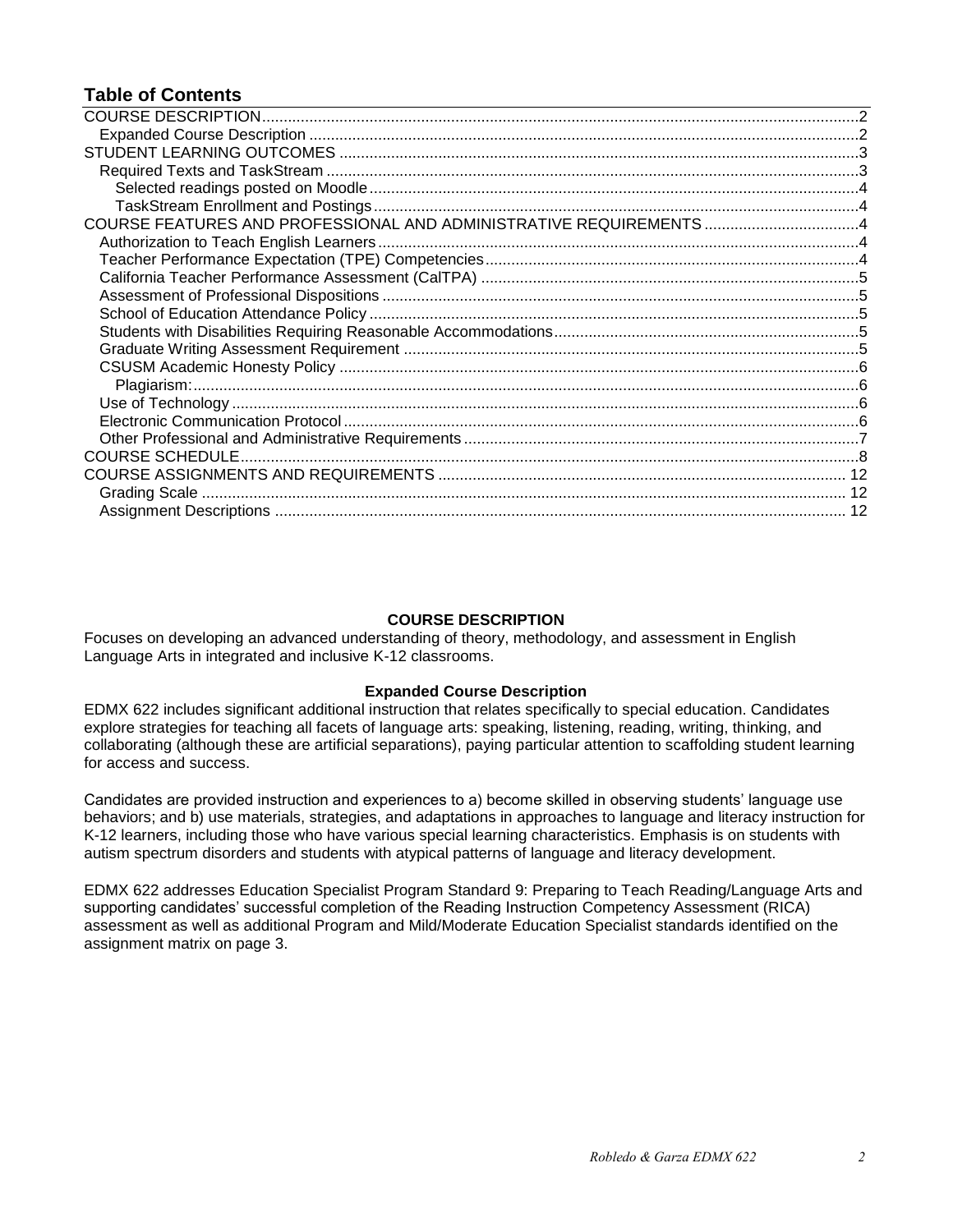## **STUDENT LEARNING OUTCOMES**

KNOWLEDGE - Teacher candidates:

- Gain an understanding of how a first and second language is acquired.
- Gain an understanding of the reading process and its relationship to thought, language and learning and the knowledge of reading content including: word analysis, fluency, vocabulary- academic language- and background knowledge, reading comprehension, literary response and analysis.
- Gain understanding of how to learn to read and write in first and second languages.
- Become familiar with how to deliver a comprehensive program of systematic, explicit instruction in reading, writing, listening, and speaking aligned to the state adopted English Language Arts Content Standards and the Reading/Language Arts Framework (2007).
- Become familiar with multiple monitoring measures within the three basic types of assessments (entrylevel, progress monitoring, and summative) to determine students' progress towards state adopted content standards.
- Become familiar with differentiated reading instruction and interventions to meet the needs of the full range of learners (including struggling readers, students with special needs, English learners, speakers of non-standard English, and advanced learners) who have varied reading styles and levels, cognitive styles and levels, and language backgrounds.

SKILLS - Teacher candidates:

- Become sensitive observers of children's language using behaviors.
- Demonstrate knowledge and ability to utilize multiple monitoring measures within the three basic types of assessments to determine students' progress towards state adopted content standards – 1) entry level assessment for instructional planning, 2) monitoring student progress, and 3) post test or summative assessment.
- Analyze and interpret results [of children's reading and writing behaviors] to plan effective and differentiated instruction and interventions.
- Demonstrate knowledge of components of effective instructional delivery in reading, writing, listening and speaking.
- Develop the ability to select appropriate materials and instructional strategies to meet the individual needs of students and use State Board of Education (SBE)-adopted core instructional materials for both instruction and intervention.
- Develop the ability to differentiate literacy instruction in order to provide Universal Access.
- Learn how to organize the classroom for teaching language arts skills to the full range of learners (including struggling readers, students with special needs, English learners, speakers of non-standard English, and advanced learners) who have varied reading levels and language backgrounds

ATTITUDES AND VALUES - Teacher candidates:

- Develop an appreciation for natural language abilities children possess for processing and producing print.
- Develop an appreciation for the need and value of integrating reading writing into all curricular areas
- Affirm the importance of a rich environment for an effective language arts program.
- Develop a sensitivity to and appreciation for culturally and linguistically diverse learners.
- Develop a sensitivity to and appreciation for the importance of reading and writing for students' own personal and professional growth.
- Develop a respect for each student, his/her abilities and background and the student's right to instruction that meets his/her individual needs

## **Required Texts and TaskStream**

<span id="page-2-0"></span>American Psychological Association (APA) (2010). *Publication Manual of the American* Psychological Association (6<sup>th</sup> ed.). Washington, DC: APA.

Goddard, P., & Goddard, D. (2012). *I am intelligent: From heartbreak to healing—A mother and daughter's journey through autism.* Guilford, CT: Globe Pequot Press. *(Text to be purchased in class)*

- Kluth, P., & Chandler-Olcott, K. (2008). *A land we can share: Teaching literacy to students with autism.* Baltimore: Paul H. Brookes.
- Quiocho, A., and Ulanoff, S. (2009). *Differentiated Literacy Instruction for English Language Learners.* Boston, MA: Pearson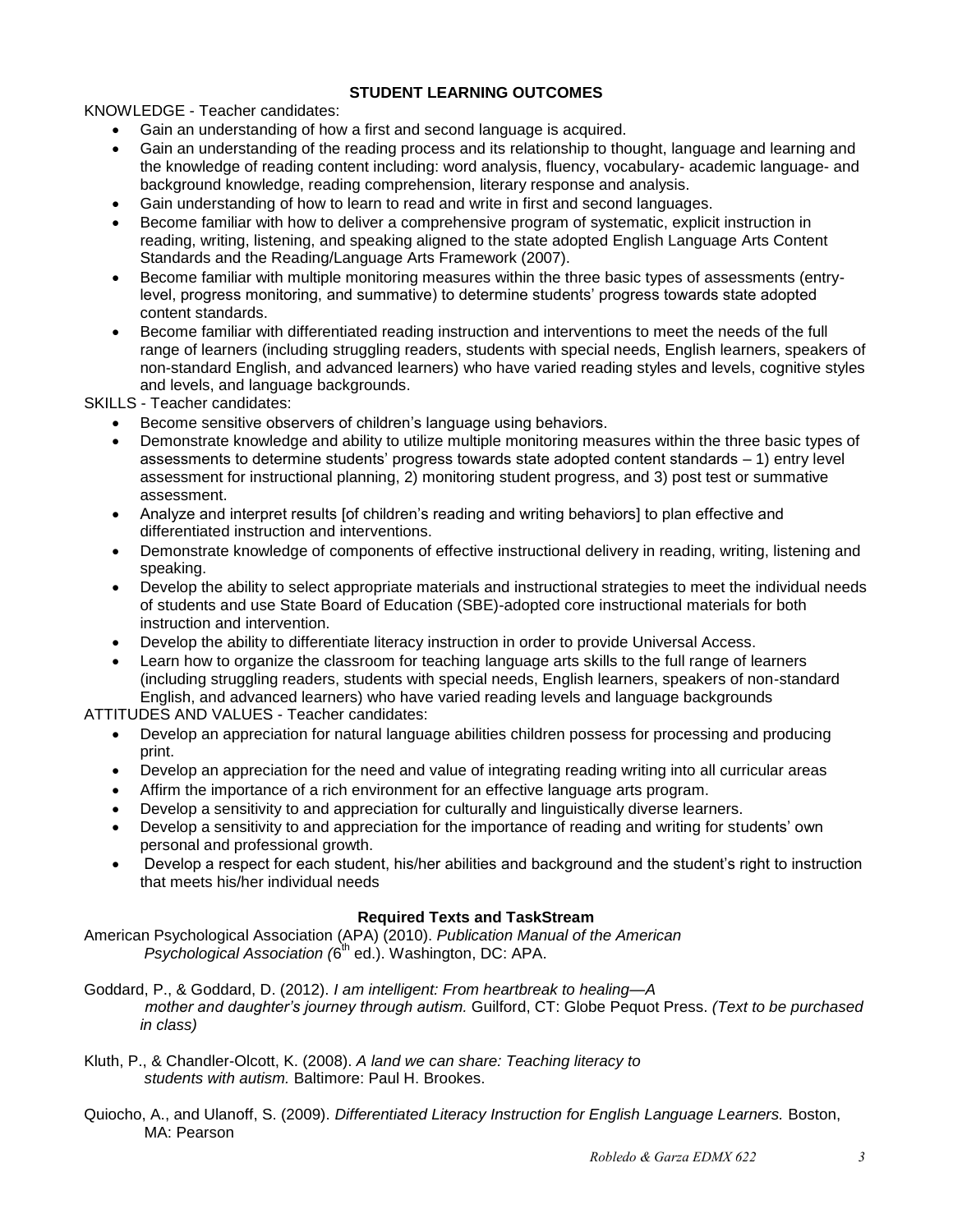#### <span id="page-3-0"></span>**Selected readings posted on Moodle**

California Department of Education (2014). 2014 ELA/ELD Draft Framework Chapters http://www.cde.ca.gov/ci/rl/cf/elaeldfrmwrksbeadopted.asp

California Department of Education (2013). *California's common core state standards: English language arts & literacy in history/social studies, science, and technical subjects.* Locate at http://www.cde.ca.gov/be/st/ss/index.asp

California Department of Education (2012*). Appendix A: Foundational Literacy Skills for English Learners (with alignment charts for ELD Foundational Literacy Skills and Common Core Reading Standards Foundational Skills*  <http://www.cde.ca.gov/sp/el/er/documents/sbeapdaliteracy.pdf>

California Department of Education (2012). *Appendix [B]–– The California English Language Development Standards Part II: Learning About How English Works* http://www.cde.ca.gov/sp/el/er/documents/sbeapdbhew.pdf

Duguay, A., Massoud, L., Tabaku, L., Himmel, J., & Sugarman, J. (2013). *Implementing the Common Core for English learners: Responses to common questions*. (Practitioner Brief). Washington, DC: Center for Applied Linguistics.

Freeman & Freeman (2004) *Connecting Students to Culturally Relevant Texts* & *Cultural Relevance Rubric*.

Freeman and Freeman (2009), *Distinguishing between Academic and Conversational Language* Ch 2 (pages 23 – 44) Kluth, P., & Chandler-Olcott, K. (2008). A land we can share: Teaching literacy to students with autism. Baltimore: Paul H. Brookes.

Rivera, M. O., Moughamian, A. C., Lesaux, N. K., & Francis, D. J. (2008). *Language and reading interventions for English language learners and English language learners with disabilities.* Portsmouth, NH: RMC Research Corporation, Center on Instruction.

Villa, R. & Thousand, J. (2011). *RTI: Co-teaching and differentiated instruction.* Port Chester, NY: NPR [RTI trifold]

## <span id="page-3-1"></span>**TaskStream Enrollment and Postings**

The School of Education uses TaskStream to manage candidates' TPE, clinical practice, signature assignment, and disposition assessments. Candidates must be enrolled in TaskStream throughout the Mild/Moderate and Moderate/Severe Education Specialist program(s). Enrollment fees are paid by going to [www.taskstream.com](http://www.taskstrem.com/) and registering. If you are a continuing Concurrent candidate, access the Prelim Mild/Mod & Mod/Sev Ed Spec Credential 2014 bucket by going to your home page, finding the Self-Enrollment area and clicking the *Enter Code* button. Then enter edspecialist as the program code. If this is the correct program, click the *Enroll* button. The Education Specialist program now will show up on your TaskStream home page when you log in. Be sure to remember your own exact enrollment name and password.

## **COURSE FEATURES AND PROFESSIONAL AND ADMINISTRATIVE REQUIREMENTS**

## **Authorization to Teach English Learners**

<span id="page-3-3"></span><span id="page-3-2"></span>This credential program has been specifically designed to prepare teachers for the diversity of languages often encountered in California public school classrooms. The authorization to teach English learners is met through the infusion of content and experiences within the credential program, as well as additional coursework. Candidates successfully completing this program receive a credential with authorization to teach English learners. *(Approved by CCTC in SB 2042 Program Standards, August 02)*

#### **Teacher Performance Expectation (TPE) Competencies**

<span id="page-3-5"></span><span id="page-3-4"></span>The course objectives, assignments, and assessments have been aligned with the CTC standards for Preliminary Education Specialist Mild/Moderate Teaching credential. This course is designed to help teachers seeking a California teaching credential to develop the skills, knowledge, and attitudes necessary to assist schools and district in implementing effective programs for all students. The successful candidate will be able to merge theory and practice in order to realize a comprehensive and extensive educational program for all students.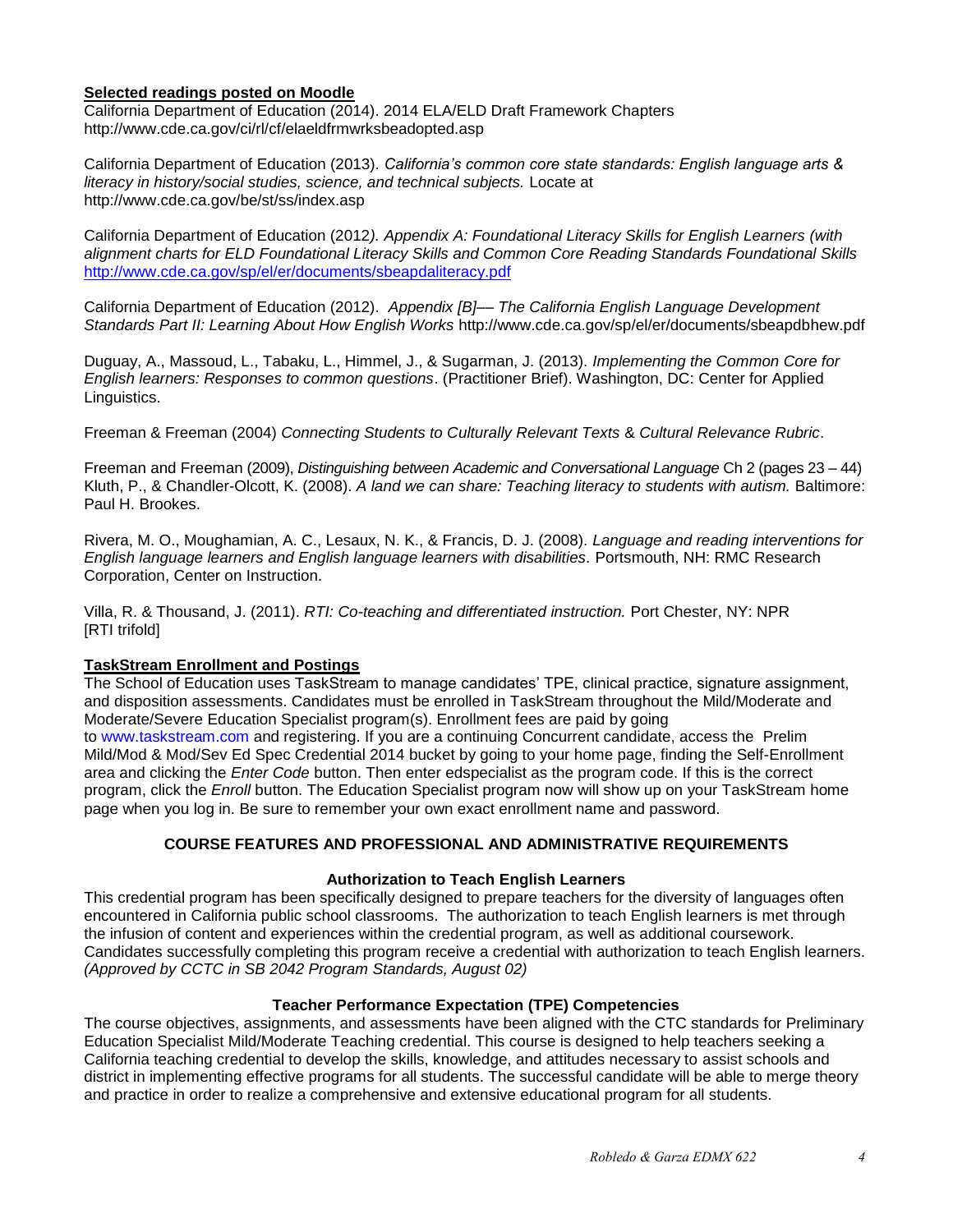#### **California Teacher Performance Assessment (CalTPA)**

Beginning July 1, 2008 all California credential candidates must successfully complete a state-approved system of teacher performance assessment (TPA), to be embedded in the credential program of preparation. At CSUSM this assessment system is called the CalTPA or the TPA for short.

To assist your successful completion of the TPA, a series of informational seminars are offered over the course of the program. TPA related questions and logistical concerns are to be addressed during the seminars. Your attendance to TPA seminars will greatly contribute to your success on the assessment.

Additionally, SoE classes use common pedagogical language, lesson plans (lesson designs), and unit plans (unit designs) in order to support and ensure your success on the TPA and more importantly in your credential program.

The CalTPA Candidate Handbook, TPA seminar schedule, and other TPA support materials can be found on the SoE website: <http://www.csusm.edu/education/CalTPA/ProgramMaterialsTPA.html>

#### **Note: Add-On candidates who already hold a valid basic teaching credential are not responsible for TPAs.**

#### **Assessment of Professional Dispositions**

<span id="page-4-0"></span>Assessing a candidate's dispositions within a professional preparation program recognizes that teaching and working with learners of all ages requires not only specific content knowledge and pedagogical skills, but positive attitudes about multiple dimensions of the profession. The School of Education has identified six dispositions – social justice and equity, collaboration, critical thinking, professional ethics, reflective teaching and learning, and life-long learning - and developed an assessment rubric. For each disposition, there are four levels of performance - *unacceptable*, *approaches target, meets target*, and *meets advanced target*. The rubric for the levels of performance offers measurable behaviors and examples for each disposition. The assessment of dispositions includes a self-assessment by the candidate and is designed to provide candidates with ongoing feedback for their growth in professional disposition. Based upon assessment feedback, candidates compose a reflection that becomes part of the candidate's Teaching Performance Expectation portfolio. Candidates are expected to meet the level of *meets target* during the program. Please find the Education Specialist Profession Dispositions at<http://www.csusm.edu/education/ClinicalPractice/HandbookSPED.html>

#### **School of Education Attendance Policy**

<span id="page-4-1"></span>Due to the dynamic and interactive nature of courses in the School of Education, all candidates are expected to attend all classes and participate actively. At a minimum, candidates must attend more than 80% of class time, or s/he may not receive a passing grade for the course at the discretion of the instructor. Individual instructors may adopt more stringent attendance requirements. Should the candidate have extenuating circumstances, s/he should contact the instructor as soon as possible. *(Adopted by the COE Governance Community, December, 1997).*

## **Students with Disabilities Requiring Reasonable Accommodations**

<span id="page-4-2"></span>Candidates with disabilities who require reasonable accommodations must be approved for services by providing appropriate and recent documentation to the Office of Disable Student Services (DSS). This office is located in Craven Hall 4300, and can be contacted by phone at (760) 750-4905, or TTY (760) 750-4909. Candidates authorized by DSS to receive reasonable accommodations should meet with their instructor during office hours or, in order to ensure confidentiality, in a more private setting.

#### **Graduate Writing Assessment Requirement**

<span id="page-4-4"></span><span id="page-4-3"></span>The California State University maintains a Graduation Writing Assessment Requirement (GWAR) for master's candidates. This requirement must be achieved prior to Advancement to Candidacy. A master's candidate will satisfy the graduate writing requirement by receiving a passing score on a written product as assessed with the GWAR rubric. Toward the goal of providing opportunity for graduate students in the School of Education to satisfy the writing requirement, papers in graduate classes are expected to adhere to writing and format style guidelines described in the sixth edition of the Publication Manual of the American Psychological Association (aka, APA Manual). This manual is a required across all graduate-level (600-level) courses.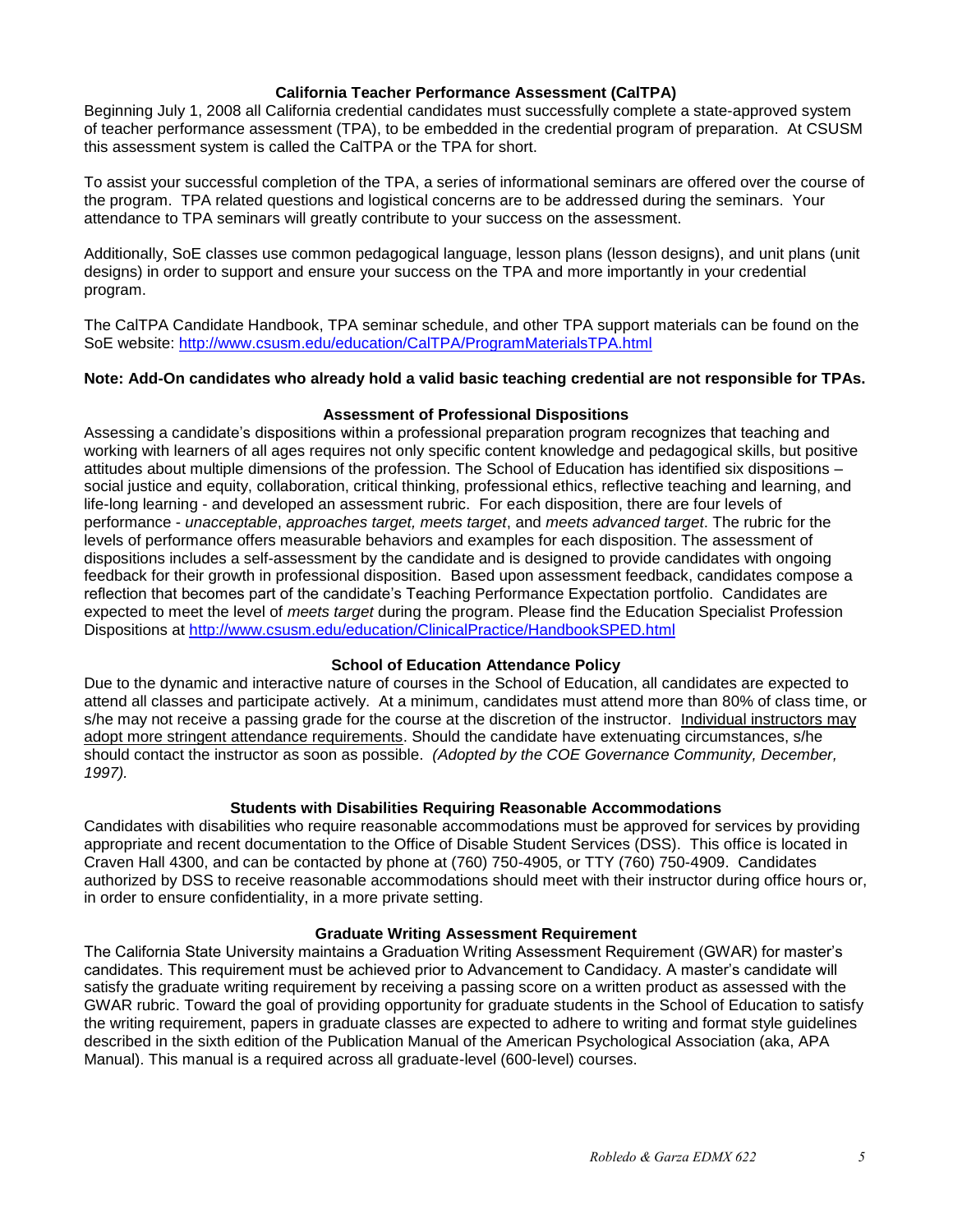#### **CSUSM Academic Honesty Policy**

"Students will be expected to adhere to standards of academic honesty and integrity, as outlined in the Student Academic Honesty Policy. All written work and oral presentation assignments must be original work. All ideas/materials that are borrowed from other sources must have appropriate references to the original sources. Any quoted material should give credit to the source and be punctuated with quotation marks.

Students are responsible for honest completion of their work including examinations. There will be no tolerance for infractions. If you believe there has been an infraction by someone in the class, please bring it to the instructor's attention. The instructor reserves the right to discipline any student for academic dishonesty in accordance with the general rules and regulations of the university. Disciplinary action may include the lowering of grades and/or the assignment of a failing grade for an exam, assignment, or the class as a whole."

Incidents of Academic Dishonesty will be reported to the Dean of Students. Sanctions at the University level may include suspension or expulsion from the University.

#### <span id="page-5-0"></span>**Plagiarism:**

As an educator, it is expected that each candidate will do his/her own work, and contribute equally to group projects and processes. Plagiarism or cheating is unacceptable under any circumstances. If you are in doubt about whether your work is paraphrased or plagiarized see the Plagiarism Prevention for Students website [http://library.csusm.edu/plagiarism/index.html.](http://library.csusm.edu/plagiarism/index.html) If there are questions about academic honesty, please consult the University catalog.

All work in this course must be the original work of the credential candidate. Scanning of student work via TurnitIn™ software may be used to verify student authorship and accurate citation of copyrighted materials or thoughts, ideas, and/or work of others. The instructor may require that some assignments in the course be submitted using the built in TurnitIn™ software feature. Students making unauthorized copies of copyrighted materials or microcomputer software will receive a failing grade.

#### **Use of Technology**

<span id="page-5-1"></span>Candidates are expected to demonstrate competency in the use of various forms of technology (i.e. word processing, electronic mail, Moodle, use of the Internet, and/or multimedia presentations). Specific requirements for course assignments with regard to technology are at the discretion of the instructor. Keep a digital copy of all assignments for use in your teaching portfolio. All assignments will be submitted online, and some will be submitted in hard copy as well. Details will be given in class.

#### **Electronic Communication Protocol**

<span id="page-5-2"></span>Electronic correspondence is a part of your professional interactions. If you need to contact the instructor, e-mail is often the easiest way to do so. It is my intention to respond to all received e-mails in a timely manner. Please be reminded that e-mail and on-line discussions are a very specific form of communication, with their own nuances and etiquette. For instance, electronic messages sent in all upper case (or lower case) letters, major typos, or slang, often communicate more than the sender originally intended. With that said, please be mindful of all e-mail and on-line discussion messages you send to your colleagues, to faculty members in the School of Education, or to persons within the greater educational community. All electronic messages should be crafted with professionalism and care.

Things to consider:

- Would I say in person what this electronic message specifically says?
- How could this message be misconstrued?
- Does this message represent my highest self?
- Am I sending this electronic message to avoid a face-to-face conversation?

<span id="page-5-3"></span>In addition, if there is ever a concern with an electronic message sent to you, please talk with the author in person in order to correct any confusion.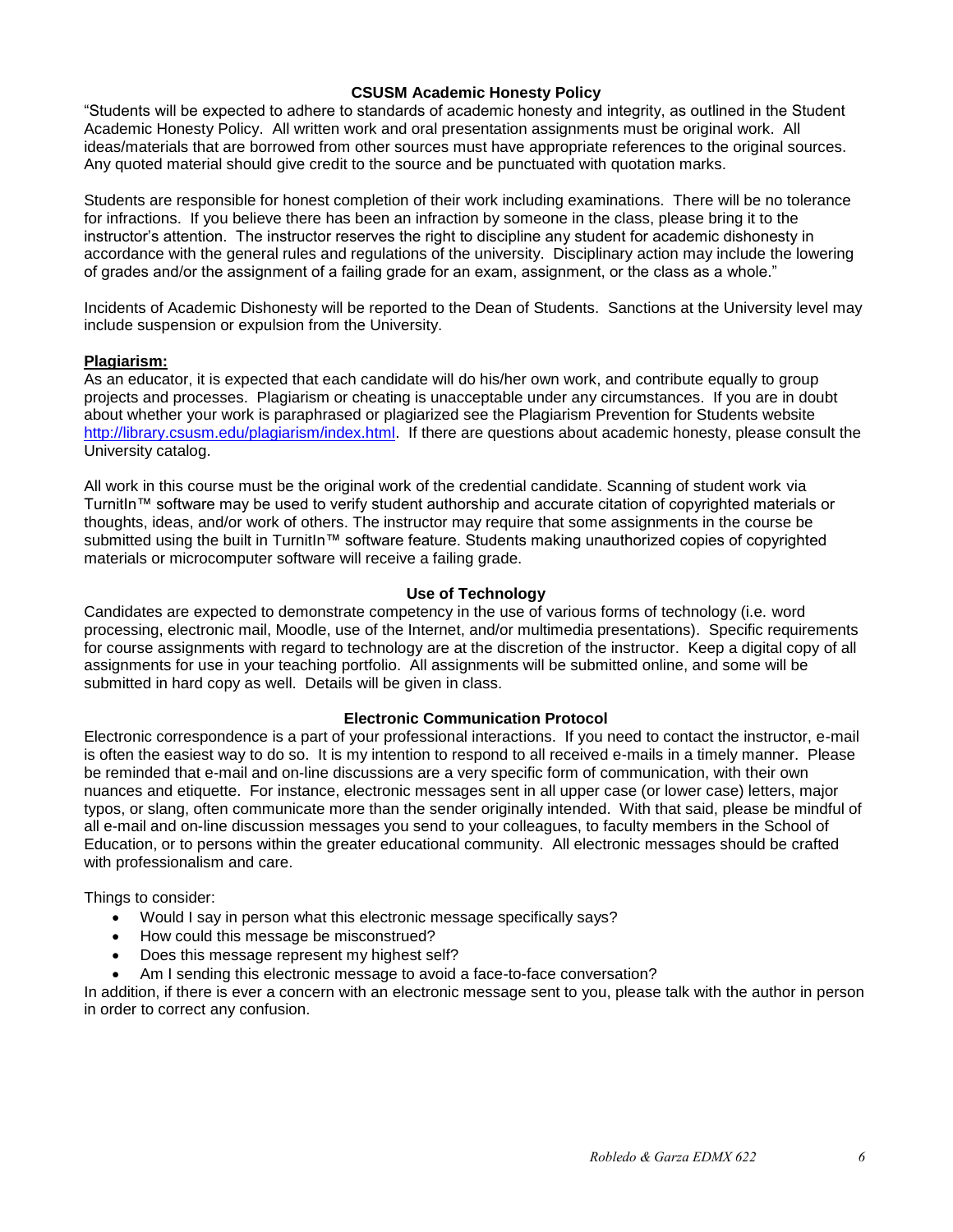#### **Other Professional and Administrative Requirements**

- 1. Use "Person-first" language (e.g., "Student with Down Syndrome" rather than "Down Syndrome student") must be used throughout all written and oral assignments and discussions.
- 2. Word-process all written documents. Be sure to keep an electronic copy of all of your work including Cougar Courses postings. Also, you will want these copies for your records and professional portfolio.
- 3. Always write in a professional voice. Be sure to avoid abbreviations, contractions, and slang. Write out acronyms on first appearance - such as Individualized Education Program (IEP).
- 4. Examine Moodle at least twice weekly for messages and newly posted materials and resources. Download materials needed for each class prior to class and bring to class all required resources.
- 5. Complete and post all assignments on the due dates for full credit. If you have extraordinary circumstances that impact completion of your assignments, please inform the instructor.
- 6. Participate in class discussions and group activities and demonstrate positive interpersonal skills with classmates and guests. Participation points are assigned on the basis of participation, collegiality, collaborative effort, and professionalism in interactions with fellow students, the instructors and guests.
- <span id="page-6-0"></span>7. If you are to miss class, be sure to select a class "buddy" to ensure that you receive handouts and information when you must miss class. You may wish to have the following: Buddy: Phone#: e-mail: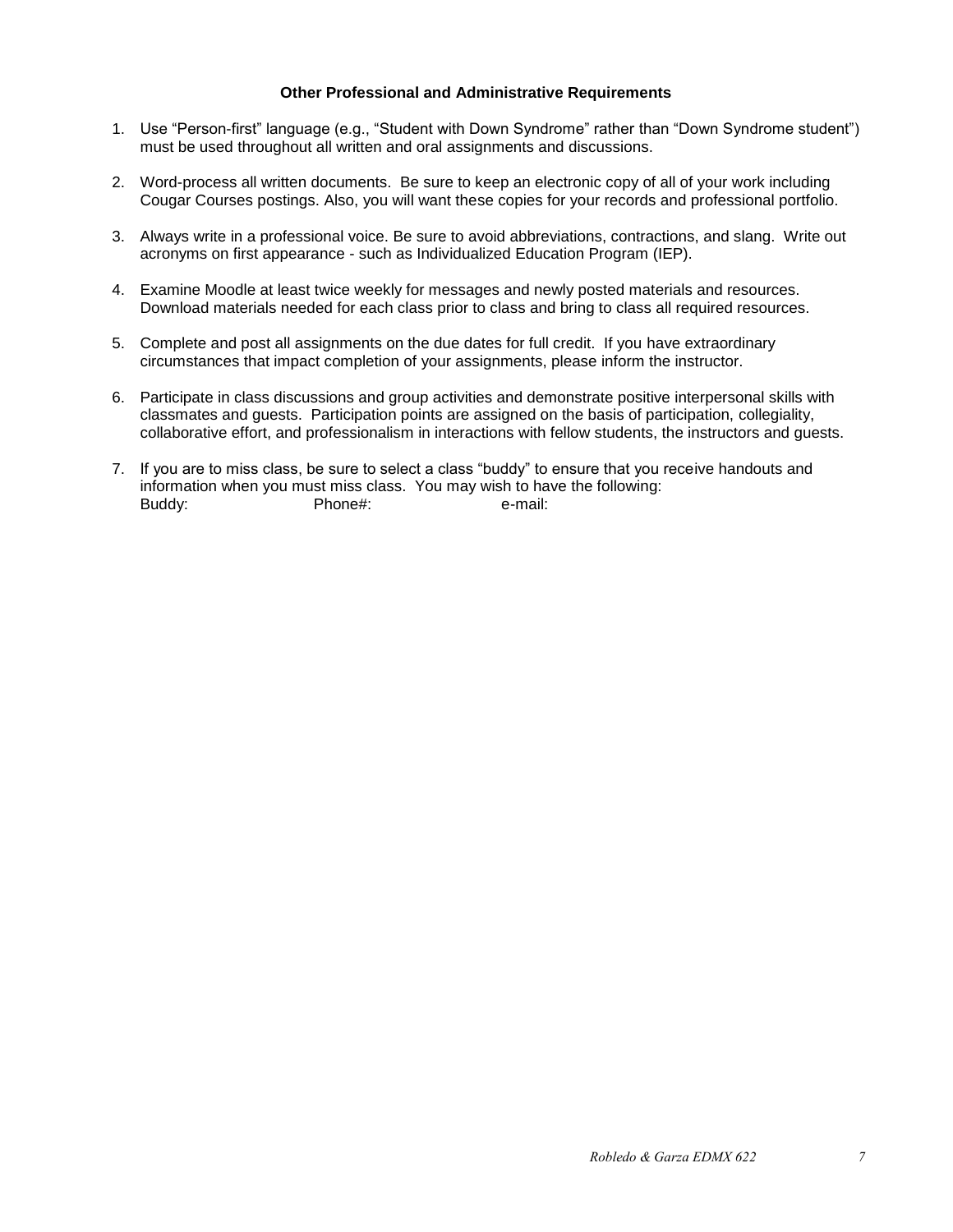## **COURSE SCHEDULE The instructors reserve the right to modify the schedule**

| <b>Dates</b>                                                                                                            | <b>Topics</b>                                                                                                                                                                                                                                                                                                                                                                                                                                                                                                                                                                                                                                                                                                                                                                                 | <b>Readings &amp;</b><br><b>Assignment Date</b>                                                                                                                                                                                                                                                                                                                                                                                                                                                                                |
|-------------------------------------------------------------------------------------------------------------------------|-----------------------------------------------------------------------------------------------------------------------------------------------------------------------------------------------------------------------------------------------------------------------------------------------------------------------------------------------------------------------------------------------------------------------------------------------------------------------------------------------------------------------------------------------------------------------------------------------------------------------------------------------------------------------------------------------------------------------------------------------------------------------------------------------|--------------------------------------------------------------------------------------------------------------------------------------------------------------------------------------------------------------------------------------------------------------------------------------------------------------------------------------------------------------------------------------------------------------------------------------------------------------------------------------------------------------------------------|
| <b>Session</b><br>1A & 1B<br>Week 1<br>Wed, 1/21<br><b>DAY</b>                                                          | Intro to assignment, "I am intelligent" Book<br>Response<br>Intro to assignment "Case Study & Principled<br>Lesson Design", in particular Intro to Section A of<br>assignment, including expectations for written work<br>7 Principals for Inclusive Literacy Practice                                                                                                                                                                                                                                                                                                                                                                                                                                                                                                                        | <b>Goddard &amp; Goddard</b><br>Kluth & Chandler-Olcott Ch 1:<br>What is Autism? & Ch 3:<br><b>Promoting Literacy Development</b><br>in Inclusive Classrooms                                                                                                                                                                                                                                                                                                                                                                   |
|                                                                                                                         | (ch 3 K & Ch)<br>Overview of Autism Spectrum Disorder: Definitions,<br>Facts, and Stats (ch 1 K & Ch)                                                                                                                                                                                                                                                                                                                                                                                                                                                                                                                                                                                                                                                                                         | <b>Cougar Courses Materials</b>                                                                                                                                                                                                                                                                                                                                                                                                                                                                                                |
| <b>Session</b><br>2A<br>Week 2<br>Wed, 1/28<br><b>DAY</b>                                                               | Characteristics Overview (Clinical and First-Person<br>Accounts) Focus on Communication and Social (ch<br>1 K & Ch)<br>Characteristics Overview (Clinical and First-Person<br>Accounts) Focus on Sensory, Movement,<br>Behavioral, and Learning<br>Exploration of how characteristics could affect<br>literacy/language development, learning and<br>performance (ch 1, K & Ch)                                                                                                                                                                                                                                                                                                                                                                                                               | <b>Goddard &amp; Goddard</b><br>Kluth & Changler-Olcott Ch 1:<br>What is Autism? pgs 12 - 15 on<br>communication & pgs 16 -18 on<br>social & Ch. 5: Focus on<br>Reading, pgs 122 - 123 on<br>comprehension, pgs 113 - 115<br>on fluency, pg 128 retelling<br>Kluth & Chandler-Olcott Ch 1:<br>What is Autism? pgs 9 - 12 on<br>sensory & pgs $6 - 8$ on<br>movement & pgs 19 -22 on<br>learning                                                                                                                                |
| <b>Session</b><br>2B<br>Week 3<br>Mon PM,<br>2/2<br><b>EVENING</b><br>class<br>with Garza<br>Monday<br>Feb <sub>2</sub> | <b>RTI Philosophical Principles</b><br>(RTI Trifold by Villa & Thousand 2011)<br>Intro to the Dimensions of Literacy<br>(Dimensions PP; ch 2 K & Ch)<br>Introduction to Academic Language in written text.<br>Identify the characteristics of academic language in<br>essay by Dolores and the specific kinds of feedback<br>students learning English need to develop academic<br>English in their writing.<br>(F&F 2009)<br>Examining ELA CC demands for students with ASD<br>and students learning English on students'<br>performance and salient classroom instruction for<br>ELD. (Appendix B; Duguay, ELA/ELD Standards &<br>Framework)<br>Distinguishing learning disability from language<br>difference & students learning English and with<br>disabilities (Difference PP; Rivera) | <b>Goddard &amp; Goddard</b><br>Kluth & Chandler-Olcott, Ch 2<br><b>What is Literacy?</b><br><b>Appendix B of ELD Standards:</b><br>Learning How English Works<br><b>ELA/ELD Standards &amp;</b><br><b>Framework</b><br>Duguay (2013) Implementing<br>the Common Core for English<br>learners,<br>Freeman & Freeman (2009),<br>Distinguishing between Academic<br>and Conversational Language Ch<br>2 (pages 23 - 44)<br><b>Academic Language</b><br><b>PowerPoint</b><br><b>Difference vs Disability</b><br><b>PowerPoint</b> |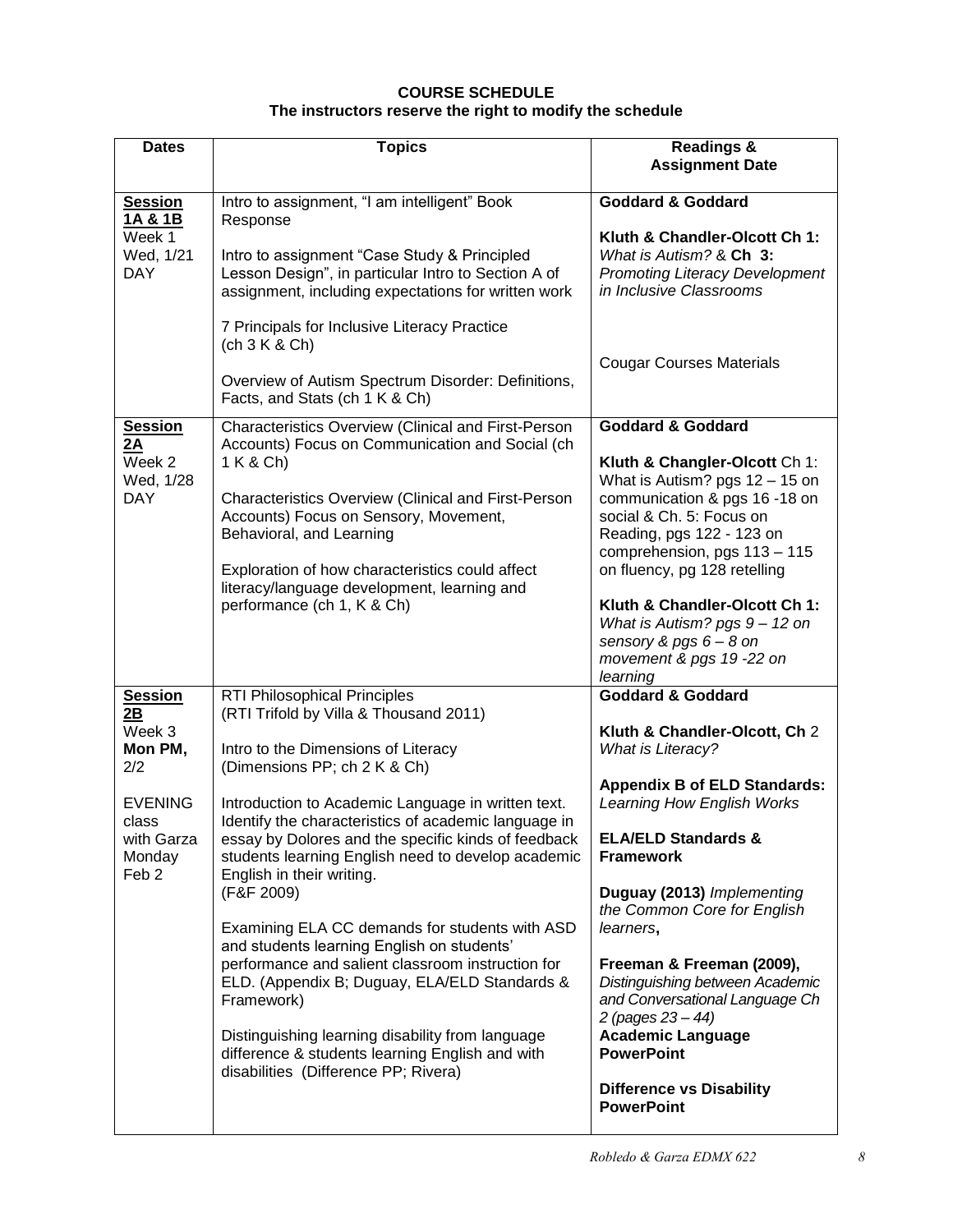|                                                                |                                                                                                                                                                                                                                                                                                                                                                                                                                                                                                                                                                                                                                                                                                                                                                                                                                                                                                                                                                                                                                                       | Rivera (2008): Language and<br>reading interventions for English<br>language learners and English<br>language learners with<br>disabilities                                                                                                                                                                                                                                                                                                                                                                                                                                                                                                                                                             |
|----------------------------------------------------------------|-------------------------------------------------------------------------------------------------------------------------------------------------------------------------------------------------------------------------------------------------------------------------------------------------------------------------------------------------------------------------------------------------------------------------------------------------------------------------------------------------------------------------------------------------------------------------------------------------------------------------------------------------------------------------------------------------------------------------------------------------------------------------------------------------------------------------------------------------------------------------------------------------------------------------------------------------------------------------------------------------------------------------------------------------------|---------------------------------------------------------------------------------------------------------------------------------------------------------------------------------------------------------------------------------------------------------------------------------------------------------------------------------------------------------------------------------------------------------------------------------------------------------------------------------------------------------------------------------------------------------------------------------------------------------------------------------------------------------------------------------------------------------|
| <b>Session</b><br>3A<br>Week 3<br>Wed, 2/4<br><b>DAY</b>       | <b>Foundational Supports</b><br>Description of the supports (i.e., elastic structures,<br>flexible grouping, differentiated instruction) for<br>instruction and also assessment that benefit<br>students with ASD (pgs 56 - 72 K & Ch)<br>Characteristics of Effective Literacy Interventions<br>podcast & rubric (Allington)<br>Effective Assessment; individual conferencing to<br>elicit students' perspectives; retelling<br>(ch 4 K & Ch; pgs 52 & 128 K & Ch                                                                                                                                                                                                                                                                                                                                                                                                                                                                                                                                                                                    | <b>Goddard &amp; Goddard</b><br>Kluth & Chandler-Olcott Ch 3:<br><b>Promoting Literacy Development</b><br>in Inclusive Classrooms pgs 56-<br>72 & Ch 4: Assessing Literacy<br>Learning<br>Allington, R (2007) Podcast:<br>Allington on RTI & Rubric:<br><b>Evaluating Reading Interventions</b><br><b>Using Research Based Features</b><br>Analysis Interventions On<br><b>Effective Interventions</b><br>(www.reading.org/General/Publicat<br>ions/Podcasts.aspx)                                                                                                                                                                                                                                      |
| <b>Session</b><br>3B<br>Week 4<br><b>Mon PM</b><br>2/9         | Guest Speaker: Peyton Goddard<br>Local Understanding and ASD: Peyton Goddard<br>Case Study                                                                                                                                                                                                                                                                                                                                                                                                                                                                                                                                                                                                                                                                                                                                                                                                                                                                                                                                                            | DUE: "I am intelligent" Book<br>Response<br>Kluth & Chandler-Olcott Ch 3                                                                                                                                                                                                                                                                                                                                                                                                                                                                                                                                                                                                                                |
| <b>EVENING</b><br>class<br>Monday<br>Feb 9                     |                                                                                                                                                                                                                                                                                                                                                                                                                                                                                                                                                                                                                                                                                                                                                                                                                                                                                                                                                                                                                                                       |                                                                                                                                                                                                                                                                                                                                                                                                                                                                                                                                                                                                                                                                                                         |
| <b>Session</b><br>4A & 4B<br>Week 4<br>Wed, 2/11<br><b>DAY</b> | 1/2 day Site Visit for Observation of Student with<br>Autism<br>Analyze instructional scenarios using the principles<br>of culturally responsive instruction and use the CR<br>rubric to determine cultural relevance in literature.<br>(ch 2 Q & U; F & F 2004)<br>First & second language acquisition, the relationship<br>between L1 & L2, transfer, typical patterns of L2<br>development (ELA/ELD PP; ch 3 Q & U).<br>The typologies of the student learning English, the<br>proficiency level descriptor(s) (i.e., emerging,<br>expanding, bridging), and the student's oral<br>language English and L1 print skills. How to adapt<br>objectives based on students oral language in<br>English and print skills in L2.<br>(Typology Chart; Appndx A; Framework)<br>Practice developing ELD instruction based on the<br>interrelationships of ELA/ELD for "integrated" and<br>"designated" ELD instruction.<br>(ch 3 Framework; ELA/ELD PP)<br>Examine 6 recommendations for interventions for<br>students learning English across grade levels, | Freeman & Freeman (2004):<br><b>Connecting Students to</b><br><b>Culturally Relevant Texts &amp;</b><br>Cultural Relevance Rubric.<br>Quiocho & Ulanoff Ch 2: The<br>Role of Culture in Planning pgs<br>$43 - 46$ "Guidelines for<br>developing culturally responsive<br>differentiated lessons for ELLs &<br>Planning for instruction" & Ch 3:<br>The role of language in planning<br>and delivering differentiated<br>instruction for English language<br>learner<br><b>ELA &amp; ELD PowerPoint:</b><br><b>Students Learning English:</b><br>Developing Language and<br>Literacy in L2.<br><b>ELA/ELD Framework Ch 2 &amp;</b><br>Ch <sub>3</sub><br><b>Reference Chart: EL</b><br><b>Typologies</b> |
|                                                                | including use of RTI model. (Rivera)                                                                                                                                                                                                                                                                                                                                                                                                                                                                                                                                                                                                                                                                                                                                                                                                                                                                                                                                                                                                                  | <b>Appendix A of ELD Standards:</b>                                                                                                                                                                                                                                                                                                                                                                                                                                                                                                                                                                                                                                                                     |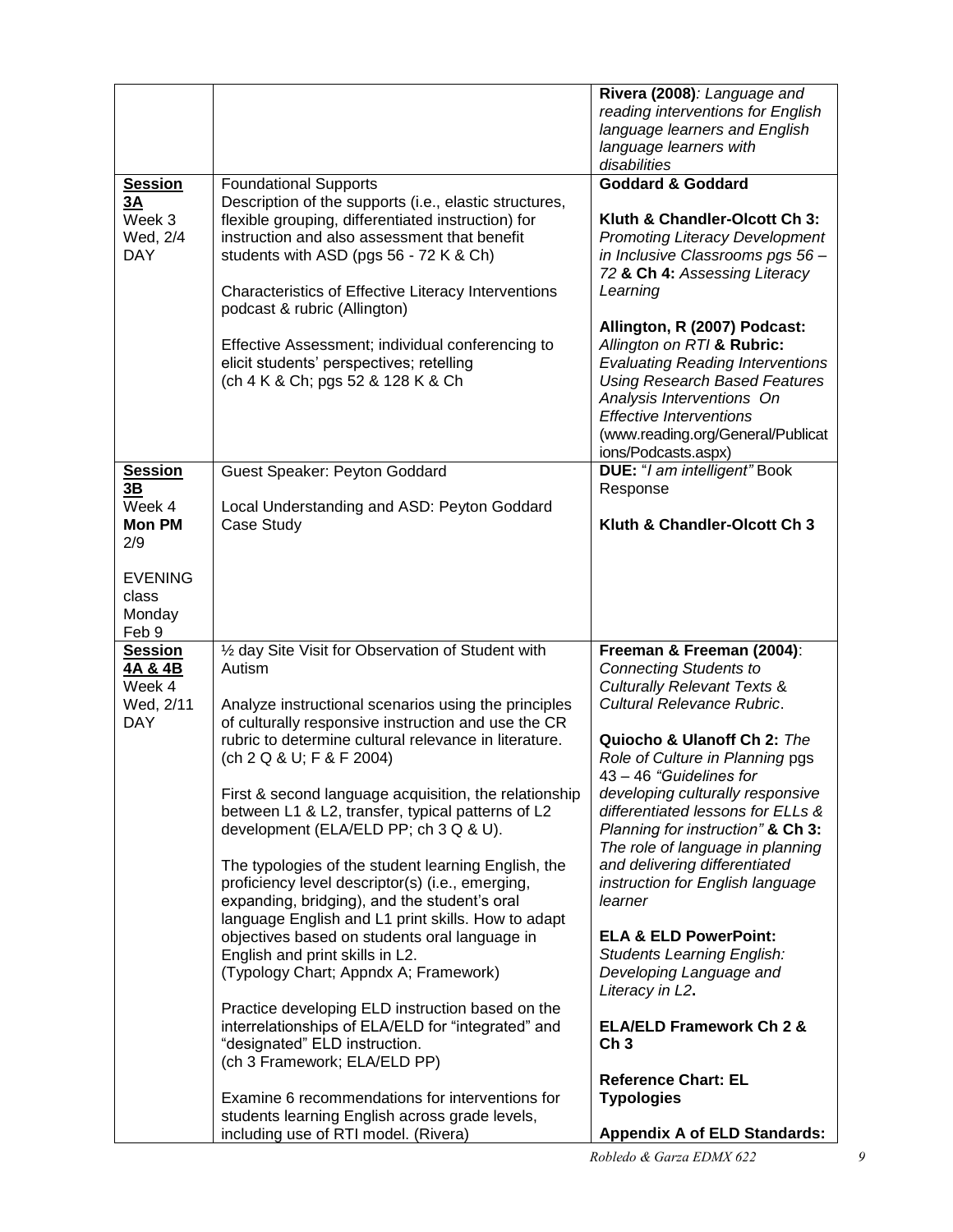|                                     | Using "If-Then Thinking" Charts to match potential<br>instructional strategies to student needs<br>(ch 10 R & C; ch 6 Q & U; ch 5 K & Ch)                                                                                                                   | Foundational Literacy Skills for<br>English Learners alignment<br>charts                                                                                                                   |
|-------------------------------------|-------------------------------------------------------------------------------------------------------------------------------------------------------------------------------------------------------------------------------------------------------------|--------------------------------------------------------------------------------------------------------------------------------------------------------------------------------------------|
|                                     | Organizing ELA/ELD instruction, effective<br>strategies, and grouping students 4 - 8 for learning<br>to use English, learning content through English and<br>learning about English<br>(ch 5 & 6 Q & U; ch 12 R & C)                                        | Rivera (2008): Language and<br>reading interventions for English<br>language learners and English<br>language learners with<br>disabilities - section on<br>"Instruction and Intervention" |
|                                     | Teaching English language structures by unpacking<br>them from text level to word level and additional<br>approaches for teaching ELA CC; Practicing<br>sentence combining activities<br>(Appndx B; Duguay)                                                 | <b>Appendix B of ELD Standards:</b><br>Learning How English Works<br>Duguay (2013) Implementing                                                                                            |
|                                     | Using "Generous Reading" and "the 6 Traits Rubric"                                                                                                                                                                                                          | the Common Core for English<br>learners,                                                                                                                                                   |
|                                     | to evaluate writing samples, of students learning<br>English in the upper grades, focusing on writer's                                                                                                                                                      | "6 Traits of Writing Rubric"                                                                                                                                                               |
|                                     | message taking into consideration student<br>characteristics and typology factors that students<br>draw on as they write<br>(ch 8 R & C; 6 Traits Rubric)<br>Practicing the "Reciprocal Teaching" approach with                                             | Reutzel & Cooter Ch 9 pg 353:<br>Generous Reading & Ch 10 pgs<br>449- 451: If-Then Thinking, &<br>pgs 533/ 543 Before Reading<br>Fluency Routine, & Ch 12:                                 |
|                                     | expository text and identifying benefits for ELD and<br>ASD. (pg 127 K & Ch)                                                                                                                                                                                | <b>Effective Reading Instruction and</b><br>Organization in Grades 4-8, &<br>pages 551 - 556: RTI: Tier 2                                                                                  |
|                                     | Practicing the "Before Reading Fluency Routine"<br>with expository text and identify its benefits for ELD                                                                                                                                                   | Instruction Plans Grades $4 - 8$                                                                                                                                                           |
|                                     | &ASD (pgs 533 & 543 R&C)                                                                                                                                                                                                                                    | <b>Quiocho &amp;Ulanoff Ch 5:</b><br>Teaching and learning the<br>necessary skills for literacy<br>success & Ch 6: Strategies that<br>count                                                |
|                                     |                                                                                                                                                                                                                                                             | Kluth & Chandler-Olcott Ch 5<br>Focus on Reading pg 127on<br>reciprocal teaching and pg                                                                                                    |
| <b>Session</b><br>5A & 5B<br>Week 5 | 1/2 day Site Visit for Observation of Student with<br>Autism                                                                                                                                                                                                | Kluth & Chandler-Olcott Ch 6<br>Focus on Writing and<br>Representation & pgs161-163                                                                                                        |
| 2/18<br><b>DAY</b>                  | Language Experience Approach & Scribing & Speak<br>and Write (pgs 148-150, 159-160 K & Ch)                                                                                                                                                                  | on graphic organizers and<br>paragraph frames                                                                                                                                              |
|                                     | Practicing the use of writing scaffolds with WALS<br>(Written Academic Learning Summaries) to support<br>students in upper grades writing of a                                                                                                              | Reutzel & Cooter Ch 12 & pages<br>511 & 537-539 on WALS<br>strategy                                                                                                                        |
|                                     | retelling/summary of an expository text; Using<br>Graphic Organizers (R & C; K & Ch)                                                                                                                                                                        | <b>RAFTS description</b>                                                                                                                                                                   |
|                                     | Practicing the use of R.A.F.T.S. writing strategy and<br>identifying its benefits for ASD and ELD                                                                                                                                                           | <b>Grammar &amp; Meaning</b><br><b>PowerPoint</b>                                                                                                                                          |
|                                     | Identifying language functions, forms & vocabulary<br>(semantic variety, cohesive links, conjunctions,<br>referents, etc) that students with ASD and that<br>students learning English may find particularly<br>challenging to develop meaning across text; |                                                                                                                                                                                            |
|                                     |                                                                                                                                                                                                                                                             |                                                                                                                                                                                            |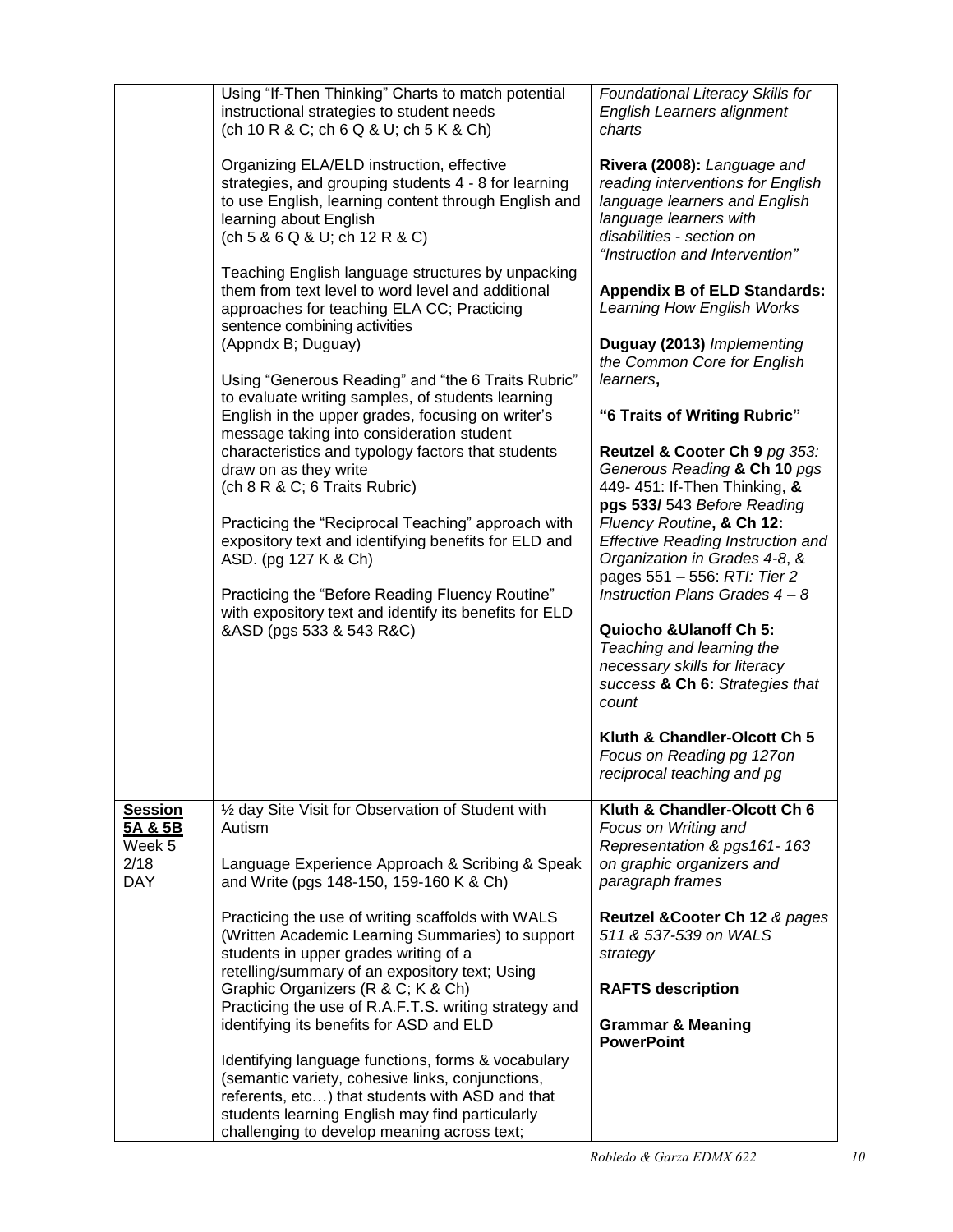|                                                                | Practicing the use of CLOZE instructional activities<br>that address specific areas. (Grammar PP)                                                                                                                                                                                                        |                                                                                                                       |
|----------------------------------------------------------------|----------------------------------------------------------------------------------------------------------------------------------------------------------------------------------------------------------------------------------------------------------------------------------------------------------|-----------------------------------------------------------------------------------------------------------------------|
| <b>Session</b><br>6A & 6B<br>Week 6                            | Applying Local Understanding Workshop #1<br>Applying Local Understanding Workshop #2                                                                                                                                                                                                                     | <b>Bring Section A to Class for</b><br>workshop                                                                       |
| Wed, 2/25<br>DAY.                                              | Intro to Section B of Assignment "Case Study and<br>Principled Lesson Design"                                                                                                                                                                                                                            | DUE by 11:30 pm: Section A of<br>assignment "Case Study and<br>Principled Lesson Design"<br>(submit to cougar course) |
| <b>Session</b><br>7A & 7B<br>Week 7<br>Wed, 3/4<br><b>DAY</b>  | Applying Local Understanding Workshop #3<br>In-class drafting lesson design                                                                                                                                                                                                                              |                                                                                                                       |
| <b>Session</b><br>8A & 8B<br>Week 8<br>Wed, 3/11<br><b>DAY</b> | Peer Review of drafts the Principled Lesson<br>Designs<br>Reflecting on lesson design using the<br>7 Principles for Promoting Inclusive Literacy<br><b>Practices</b><br>Using the Quality Intervention Rubric by Allington to<br>evaluate the lesson design to accelerate their<br>literacy development. | Bring Draft of Section B of<br>assignment "Case Study and<br>Principled Lesson Design"                                |
| March 22<br>Sunday                                             |                                                                                                                                                                                                                                                                                                          | <b>DUE:</b> Final Case Study and<br>Principled Lesson Design<br>(Submit in Cougar Courses and<br>Taskstream)          |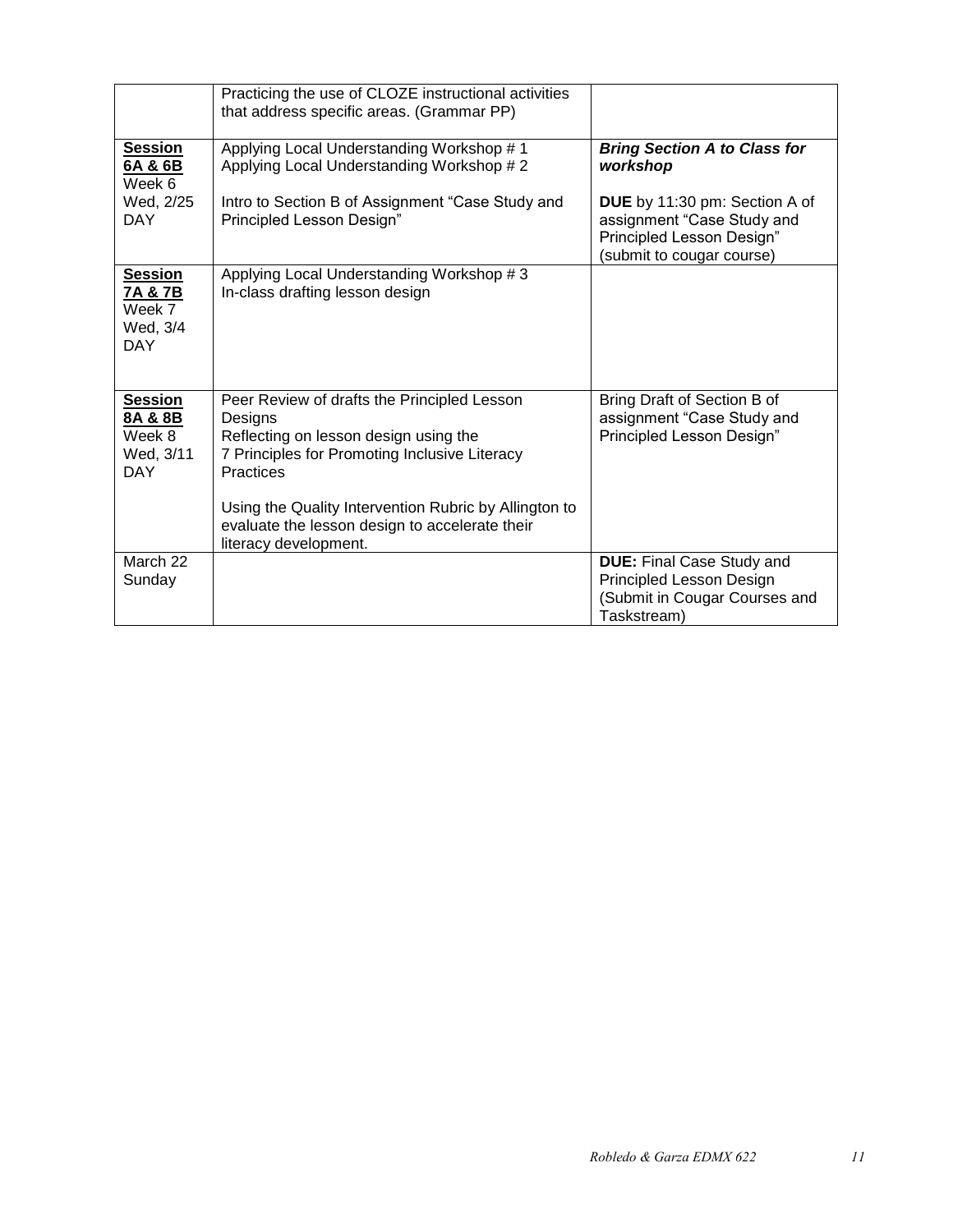## **COURSE ASSIGNMENTS AND REQUIREMENTS**

<span id="page-11-0"></span>

| Course Attendance, Professionalism, & Participation                                                                                                                                                                                    | 15 points  |
|----------------------------------------------------------------------------------------------------------------------------------------------------------------------------------------------------------------------------------------|------------|
| "Local Understanding" Case Study and Principled Lesson Design: Student with<br>Autism Spectrum Disorder<br><b>Section A. Case Study</b><br>Part 1. Description of Study with ASD                                                       | 9 points   |
| "Local Understanding" Case Study and Principled Lesson Design: Student with<br>Autism Spectrum Disorder<br><b>Section A. Case Study</b><br><b>Part 2. Autism and Literacy</b>                                                          | 8 points   |
| "Local Understanding" Case Study and Principled Lesson Design: Student with<br>Autism Spectrum Disorder<br><b>Section B. Principled Lesson Design</b><br>Part 3. Lesson Plan                                                           | 8 points   |
| "Local Understanding" Case Study and Principled Lesson Design: Student with<br>Autism Spectrum Disorder<br><b>Section C. Reflection</b><br>Part 4. Reflection on Seven Principles for Promoting Inclusive Literacy<br><b>Practices</b> | 8 points   |
| "Local Understanding" Case Study and Principled Lesson Design: Student with<br>Autism Spectrum Disorder<br><b>Section C. Reflection</b><br><b>Part 5. Reflective Practitioners</b>                                                     | 6 points   |
| "Local Understanding" Case Study and Principled Lesson Design: Student with<br>Autism Spectrum Disorder<br><b>Section C. Reflection</b><br>Part 6. Meta-Evaluation of Team Participation                                               | 1 point    |
| "I am intelligent" Book Response                                                                                                                                                                                                       | 25 points  |
| Literacy Activities in-class (5 points) and online (15 points)                                                                                                                                                                         | 20 points  |
| <b>Total Points:</b>                                                                                                                                                                                                                   | 100 points |

#### **Grading Scale**

<span id="page-11-1"></span>**93% = A 90% = A- 87% = B+ 83% = B 80% = B- 78% = C+** No course grade may be lower than a 78%. A B- average must be maintained to earn a credential.

## **Assignment Descriptions**

#### <span id="page-11-2"></span>*"I am intelligent: From heartbreak to healing—A mother and daughter's journey through autism"* **Book Response (25 points)**

In this book, self-advocate Peyton Goddard and her mother Dianne Goddard share their journey through autism. It is a powerful read, one that will impact you and your teaching. It is an excellent example of a gaining a "local understanding". Your response should be between 5-6 pages. Be sure to use APA writing style. The authors will be joining us in class on the evening this assignment is due. You can respond to one or more of the following prompts below or create your own prompt to respond to. Focus on elements of the book that taught you something and actions you might take based on your new learning or understanding. Please note that this book contains some content that may be difficult for some of you to read. If reading this book causes any distress or brings up any issues, please contact the CSUSM Counseling Center.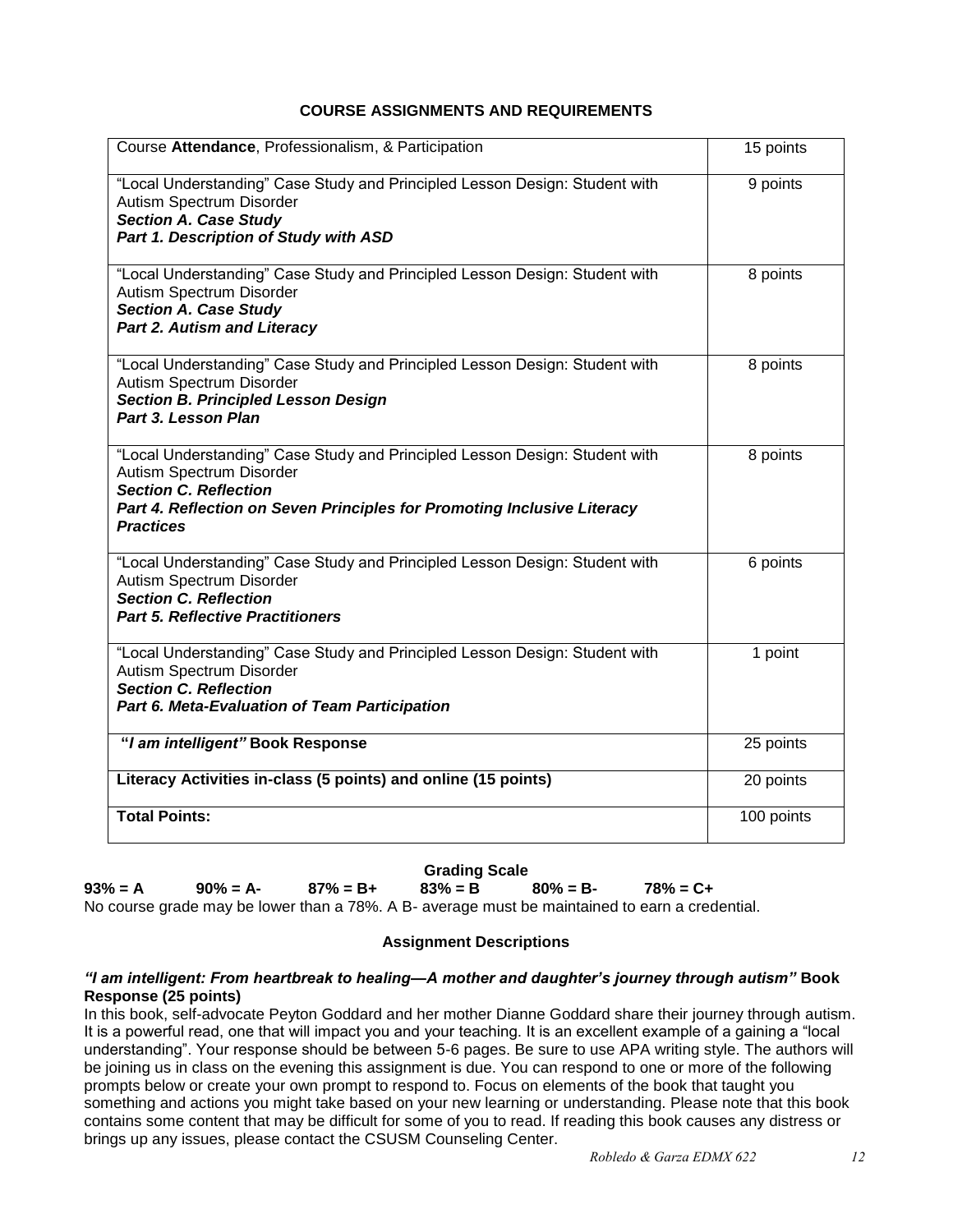## *Prompts for Book Response*

What is self-determination? What does it mean to Peyton? What does it mean to you?

Share a quote from the book (or two or three) that has significance for you. Why did you choose these quotes and what do they mean to you? What actions might you take because of these quotes?

From this book, what are some ways to encourage families to be involved, to lead IEP goals, instruction, and voice?

To who would you give this book as a gift and why?

Peace and Forgiveness: Is there a more universal message and/or call to action for you?

Looking at the variety of experiences from preschool through college, what did teachers and peers do or not do to ensure that Peyton was included in the curriculum and community of learners and the culture of the school or community.

What is the message about relationships between people (whether or not disability is a factor) from Peyton's relationship with Gable?

#### **"Local Understanding" Case Study and Principled Lesson Design: Student with Autism Spectrum Disorder**

In order to provide personalized literacy support and instruction to students with Autism Spectrum Disorder we must develop what Kliewer & Biklen (2007) described as "local understanding." Local understanding moves beyond the common dehumanizing, distant, or institutionalized labels, definitions, and expectations historically associated with significant developmental disabilities. Local understanding is a moral endeavor through which the literate potential of all children, with or without disabilities, is recognized (Kliewer, 2008). In this assignment, you will develop a "local understanding" case study of one student with Autism Spectrum Disorder. In order to complete this assignment you must spend time observing and interacting (when appropriate) with a student with ASD in a K-12 setting. The observation format provided below will help you focus your observation. You will be responsible for finding a student with Autism for this case study. The student must be served in a K-12 setting, currently has an Individualized Education Plan, and qualifies for special education services and supports under the disability category of Autism. Please note you must have both school and parent permission to observe/interact with the student (see consent letter). Pseudonyms must be used to protect confidentiality. More detail will be provided in class.

Your case study will be guided by the Kluth & Chandler-Olcott text "A Land We Can Share", specifically Chapters 1, 4,5,6, and 7. Your case study must evidence and integrate understandings from the text in connection with the student with ASD that you are observing. Grading Rubric will be provided.

## *Section A: Case Study Part 1. Description of Student with ASD (9 points):*

For this section, complete the Observation Protocol Graphic Organizer by describing in detail the common characteristics of Autism of the student, referring to Chapter 1 of the Kluth & Chandler-Olcott text and course lectures. In addition, describe the student's current educational services, language proficiency, typology factors, culture, strengths, talents, interests and passions. Use the Kluth & Chandler-Olcott text to explain how each characteristic might impact literacy for this individual. In your explanation, state any specific difficulties and/or benefits the student might experience in their literacy learning as a result of each characteristic. Information for this section can be gathered by observation, interviews, review of records or student work sample. It is expected that you will write a detailed description in a paragraph format in each section of the Observation Protocol Graphic Organizer, which includes the following areas:

- Description of Current Educational Program/Services
- Strengths, Talents, Interests, and Passions
- Language proficiency, typology factors & cultural characteristics
- Learning Characteristics
- Communication Characteristics
- Social Characteristics
- Sensory Characteristics
- Movement Characteristics
- Behavioral Characteristics
- Other Important Information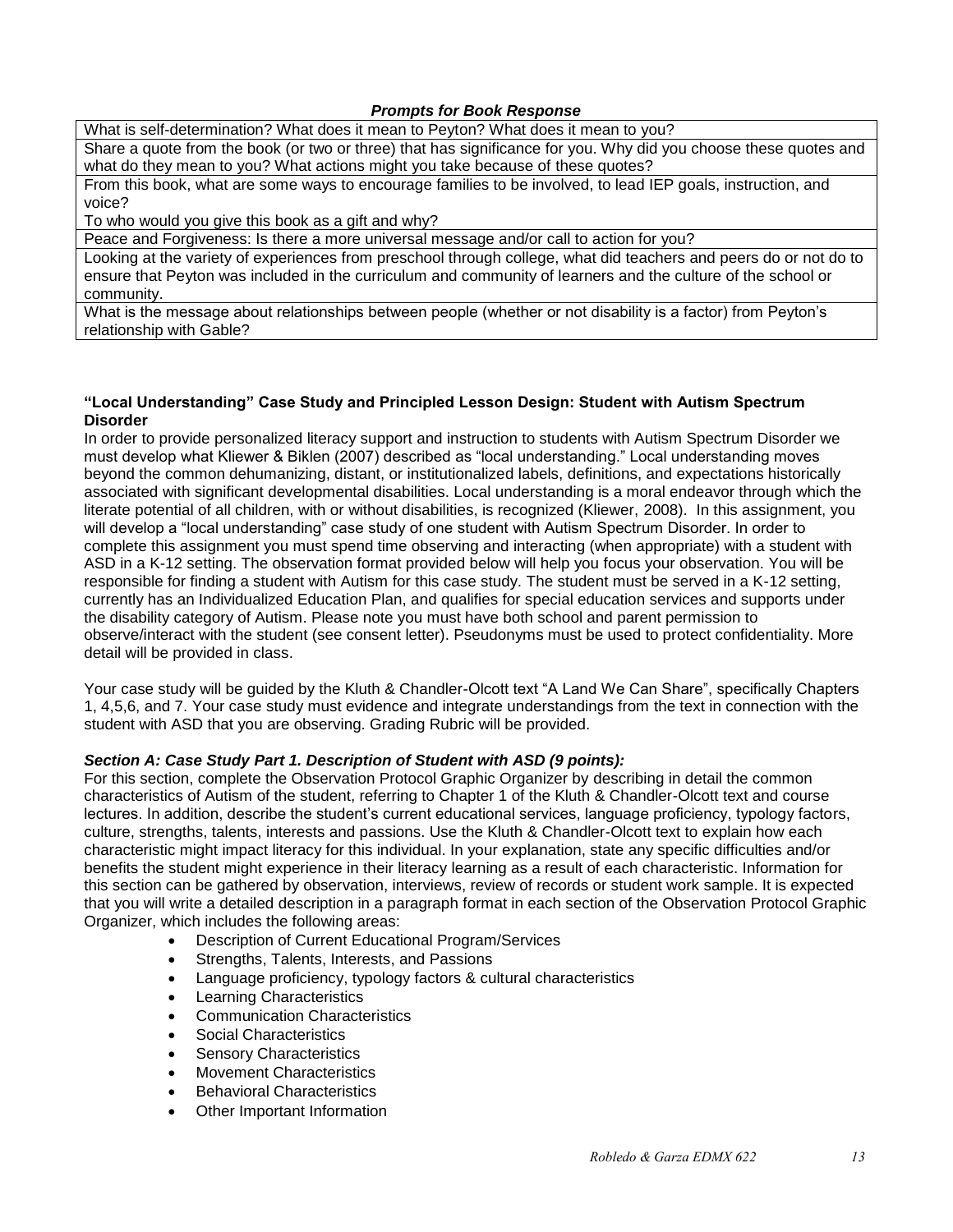## *Observation Protocol Graphic Organizer*

| Observation Protocol Graphic Organizer                                                                                                                                              |
|-------------------------------------------------------------------------------------------------------------------------------------------------------------------------------------|
| Description of Current Educational Program/Services - Include basic description - age, grade,<br>educational setting, type of services.                                             |
|                                                                                                                                                                                     |
|                                                                                                                                                                                     |
|                                                                                                                                                                                     |
| Describe current supports - Describe current supports for the students' needs related to autism<br>that benefit this student, including modifications, accommodations, adaptations. |
|                                                                                                                                                                                     |
|                                                                                                                                                                                     |
|                                                                                                                                                                                     |
|                                                                                                                                                                                     |
| Strengths, Talents, Interests, and Passions - Start with the positive - what do they love, what are                                                                                 |
| they good at, what are their interests, etc.                                                                                                                                        |
|                                                                                                                                                                                     |
|                                                                                                                                                                                     |
|                                                                                                                                                                                     |
| Language proficiency and typology factors (for ENGLISH LANGUAGE LEARNERS)<br>Cultural characteristics (for ALL students)                                                            |
|                                                                                                                                                                                     |
|                                                                                                                                                                                     |
|                                                                                                                                                                                     |
| Learning Characteristics (Description) - How do they best input information, what are their<br>learning strengths, challenges, etc.                                                 |
|                                                                                                                                                                                     |
|                                                                                                                                                                                     |
|                                                                                                                                                                                     |
| Learning Characteristics (Impact on Literacy) - In what ways might this characteristic impact<br>literacy (reading, writing, listening, and speaking)?                              |
|                                                                                                                                                                                     |
|                                                                                                                                                                                     |
|                                                                                                                                                                                     |
| Communication Characteristics - How does this student communicate - with peers, with adults,<br>etc. Strengths, Challenges                                                          |
|                                                                                                                                                                                     |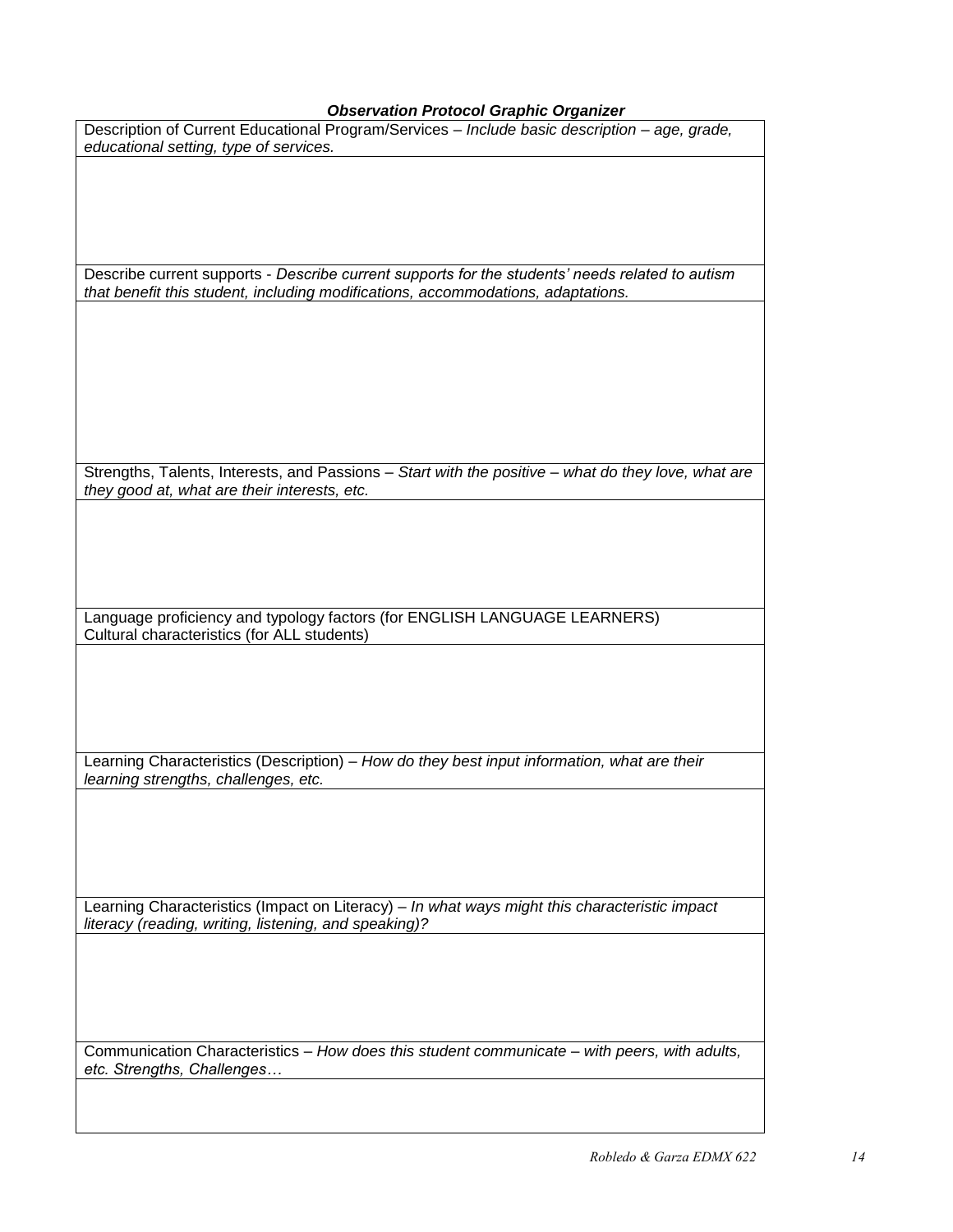Communication Characteristics - *In what ways might this characteristic impact literacy (reading, writing, listening, speaking)?*

Social Characteristics – *How does this student interact with peers, adults, etc.? How does this affect instruction, belonging, etc.? How do peers interact/react to the students?*

Social Characteristics - *In what ways might this characteristic impact literacy (reading, writing, listening, speaking)?*

Sensory Characteristics – *How does sensory stimulation affect this student? Do they have particular areas of sensitivity? How does this affect their school day, interactions with others, etc.?*

Sensory Characteristics - *In what ways might this characteristic impact literacy (reading, writing, listening, speaking)?*

Movement Characteristics – *Are there times when they appear to be stuck or have trouble combining, switching, executing, starting movements, thoughts, and/or actions?*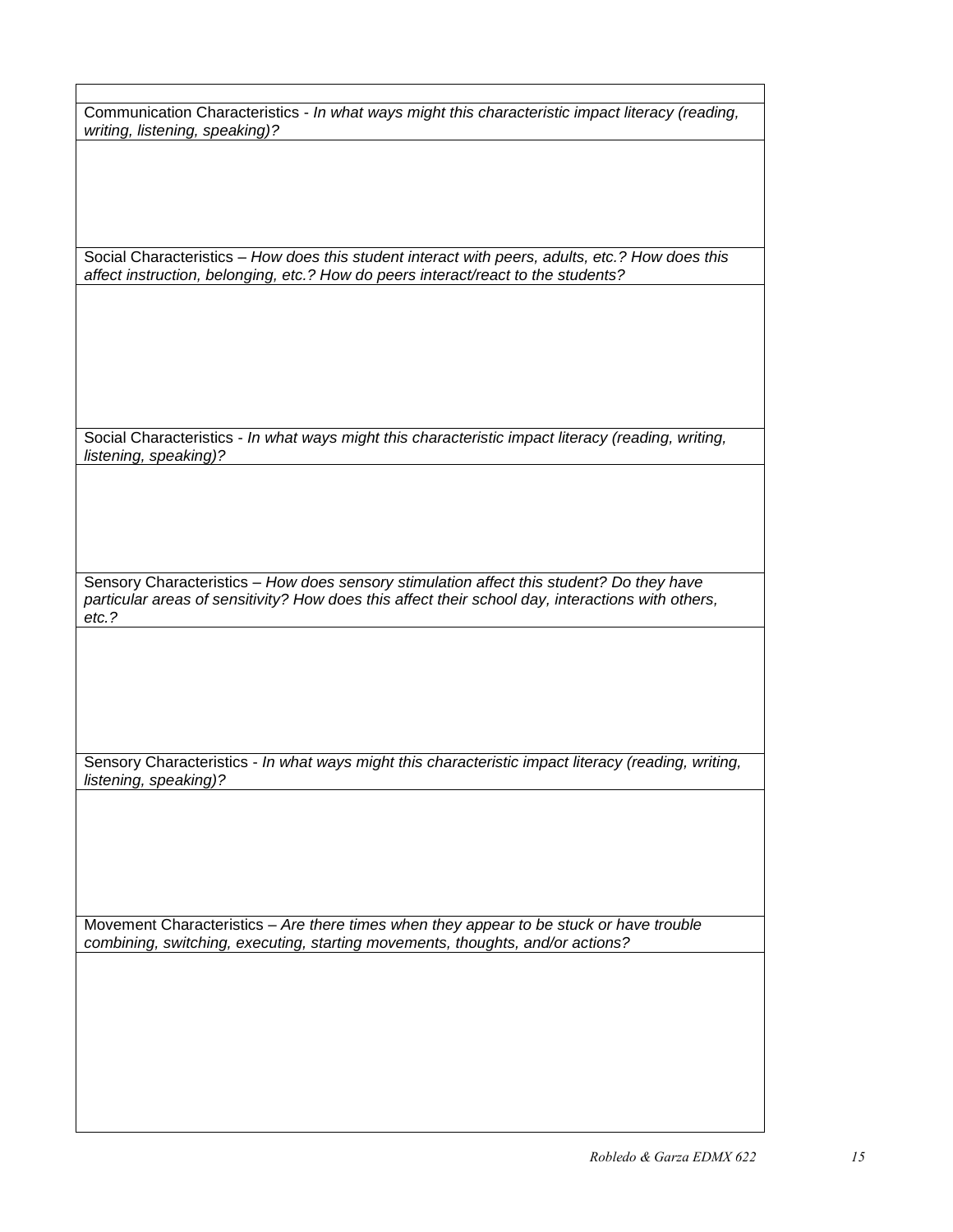| Movement Characteristics - In what ways might this characteristic impact literacy (reading, |  |
|---------------------------------------------------------------------------------------------|--|
| writing, listening, speaking)?                                                              |  |

Behavioral Characteristics – *What types of behaviors occur that may limit access to instruction and/or social relationships? What might be the possible functions of these behaviors?*

Behavioral Characteristics - *In what ways might this characteristic impact literacy (reading, writing, listening, speaking)?*

Other Important Information

#### *Section A: Case Study Part 2. Autism and Literacy (8 points):*

For this section, complete the Literacy Graphic Organizer by 1) describing in detail the student's Present Levels of Performance in literacy (*PLOP refers to what the student can do in literacy, inclusive of reading, writing, listening and speaking.);* 2) describing no more than 3 areas of need in literacy *(If the student is at grade level and does not appear to have an area of need in literacy, talk with the professor.)*; 3) describing the literacy opportunities that are available to this student throughout their day. Information for Part 2 should be drawn from interviews with the teacher, observations, records review and samples of student work. It is expected that you will write your detailed description in a paragraph format in each section of the *Literacy Graphic Organizer*.

#### *Literacy Graphic Organizer*

|                                                                                   | $\cdot$ |
|-----------------------------------------------------------------------------------|---------|
| Reading, Writing, Listening and Speaking                                          |         |
| <b>Present Levels of Performance</b>                                              |         |
|                                                                                   |         |
|                                                                                   |         |
|                                                                                   |         |
|                                                                                   |         |
|                                                                                   |         |
|                                                                                   |         |
|                                                                                   |         |
|                                                                                   |         |
|                                                                                   |         |
|                                                                                   |         |
|                                                                                   |         |
|                                                                                   |         |
|                                                                                   |         |
| Reading, Writing, Listening and Speaking<br>Areas of Need (not to exceed 3 total) |         |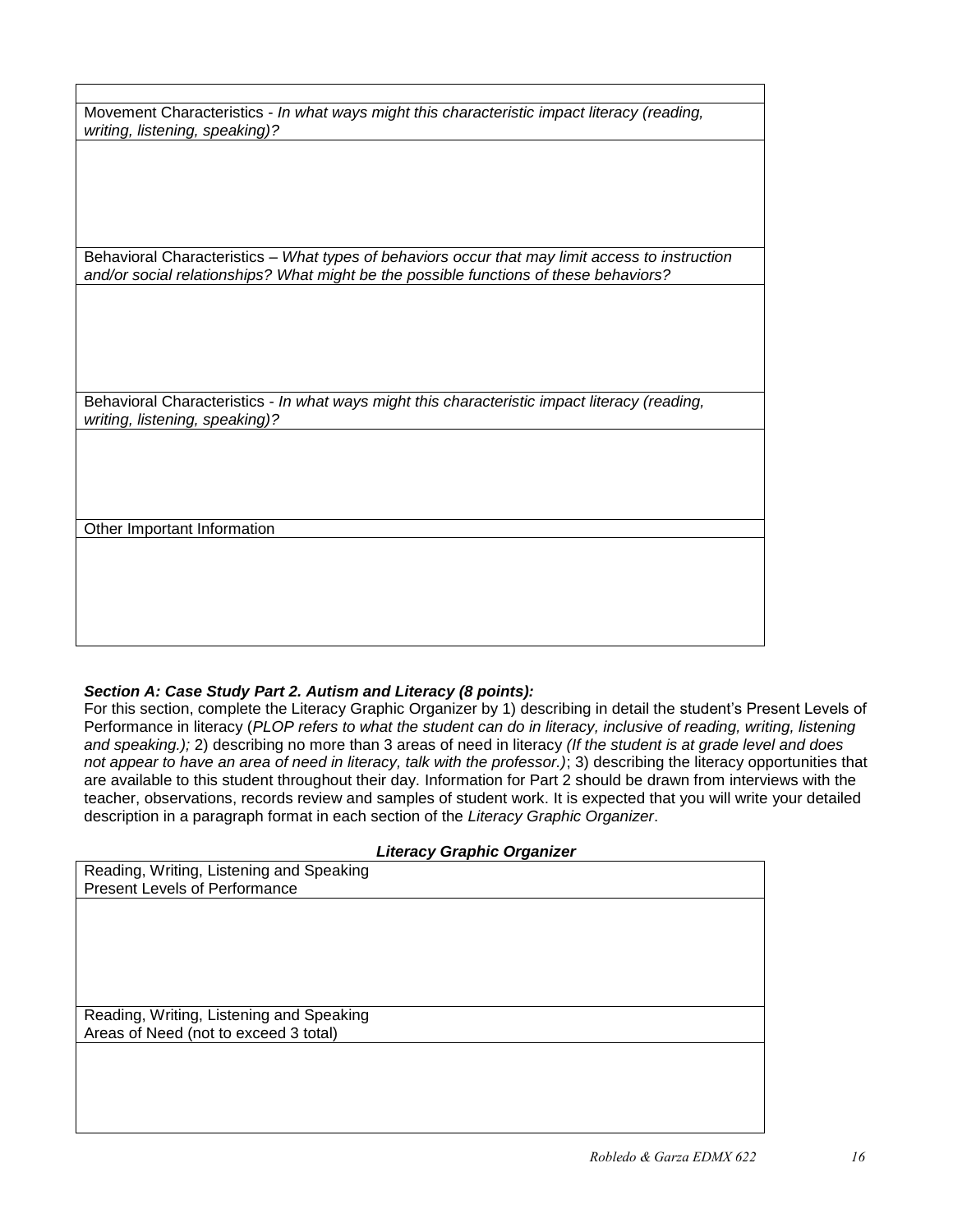Description of the literacy opportunities that are available to this student throughout their day to engage in reading, writing, listening/speaking activity

## *Section B: Part 3. A Principled Lesson Design for a Student with ASD (8 points):*

The 7 principles for promoting inclusive literacy practices presented in the Kluth & Chandler-Olcott text (Chapter 3) should be should be the foundation for all literacy instruction and support. Using the Kluth & Chandler-Olcott text as a guide, you will develop a lesson plan for your case study student with Autism Spectrum Disorder. This lesson could be designed for one to one, small group or whole group instruction. If you choose to create a group lesson, be sure to specify the supports received by your case study student. Create a lesson design for your student with ASD that includes all of the following components. Please organize your lesson design by including the subheadings for each component.

#### *LD Connecting Local Understanding to Lesson Design*

In this component of your lesson design, write the following items that you developed during the workshops in class:

| Literacy:                                                                                                  |
|------------------------------------------------------------------------------------------------------------|
| Name the specific area(s) of the student's need in literacy that you want to focus on                      |
| Name and provide an introductory description of $3 - 4$ appropriate instructional strategies for student's |
| literacy learning in the specific area of need                                                             |
| <b>ASD Support:</b>                                                                                        |
| List the specific student characteristics of ASD that need to be supported for the student to access and   |
| perform in the specific area of literacy need                                                              |
| Name and provide an introductory description of the specific support(s) that would best help the student   |
| in the areas of literacy need                                                                              |
|                                                                                                            |

## *Heading of Lesson Design*

In this component of your lesson design, write the following items:

- Curriculum Area(s): (i.e., reading, writing, listening, speaking)
- Title of Lesson
- Common Core Standard(s) Addressed (incorporate CAPA standards with students with Moderate/Severe ASD)
- Learning Objectives for this lesson

## *Body of the Lesson Design*

Your lesson design should follow this format

| <b>Anticipatory Set:</b>  | Before you start teaching the student the lesson objective, describe<br>specifically what you will do to engage/motivate/focus the student to begin<br>this lesson. Describe any accommodations and/or adaptations you use<br>during this anticipatory set.                                                                                                                                                                                                                                                                                                                                                                                                                                                                                                                      |
|---------------------------|----------------------------------------------------------------------------------------------------------------------------------------------------------------------------------------------------------------------------------------------------------------------------------------------------------------------------------------------------------------------------------------------------------------------------------------------------------------------------------------------------------------------------------------------------------------------------------------------------------------------------------------------------------------------------------------------------------------------------------------------------------------------------------|
| Teach to the<br>Objective | Now, describe how you teach the student the lesson objective - how you<br>use your instructional strategy/activity to help the student to learn the<br>objective. This description must show step-by-step how you explain and<br>model. The description should provide details on how you plan to use<br>your instructional strategy/activity to explain and model the objective to<br>the student. In addition, you should incorporate into your description the<br>accommodations and/or adaptations you use during your explanation and<br>modeling. These should be highlighted in yellow. You should describe the<br>way in which you accommodate and/or adapt any part of the instruction in<br>order to provide the student access. It should be clear while reading your |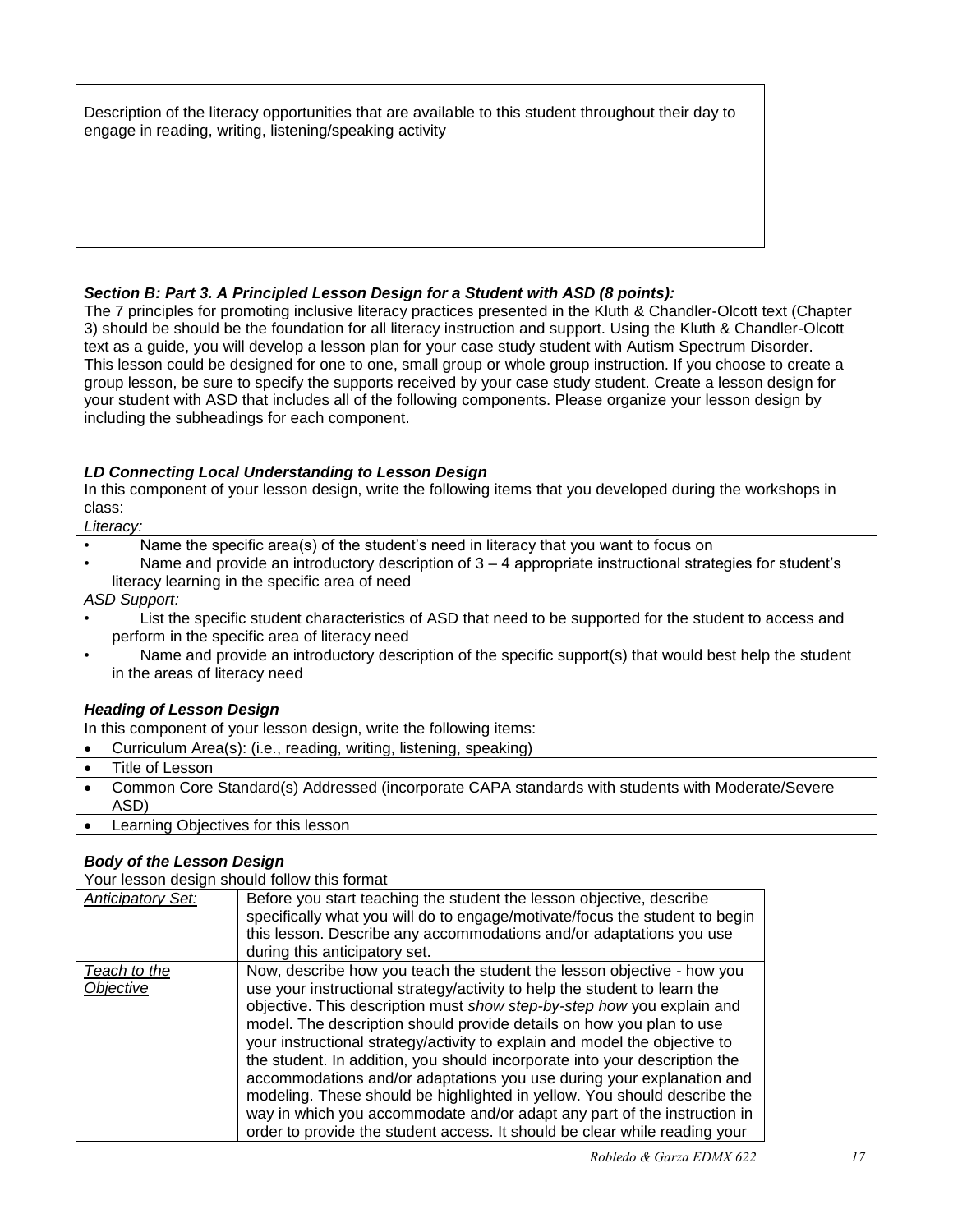|                                                       | description of your instruction how you are using accommodations and/or<br>adaptations. Make sure your description is detailed and specific enough<br>so that the professor can know what your instruction looks like and<br>sounds like. Also, make sure to describe how you check for<br>comprehension to monitor the extent to which the student understands<br>what you are explaining and modeling.                                                                                                                                                                                                                                                                                                                                                                                                                                                                                                                                                                                                                                                                                                                     |
|-------------------------------------------------------|------------------------------------------------------------------------------------------------------------------------------------------------------------------------------------------------------------------------------------------------------------------------------------------------------------------------------------------------------------------------------------------------------------------------------------------------------------------------------------------------------------------------------------------------------------------------------------------------------------------------------------------------------------------------------------------------------------------------------------------------------------------------------------------------------------------------------------------------------------------------------------------------------------------------------------------------------------------------------------------------------------------------------------------------------------------------------------------------------------------------------|
| <b>Guided Practice:</b>                               | Now describe how you work together with the student to engage the<br>student in doing the instructional strategy/activity together with you to<br>perform the objective and practice it. This description must show step-by-<br>step how you work together with the student. The description should<br>provide details on how you plan to engage the student in doing the<br>instructional strategy/activity together with you to practice the objective.<br>Make sure to describe how you are providing corrective feedback as well<br>as positive feedback so the student knows what he is doing "right." In<br>addition, you should incorporate into your description the<br>accommodations and/or adaptations you use as you and the student work<br>together. These should be highlighted in yellow. You should describe the<br>way in which you accommodate and/or adapt anything you do together in<br>order to support the student's performance of the objective. It should be<br>clear while reading your description of your instruction how you use<br>accommodations and/or adaptations during guided practice. |
| <b>Independent</b><br>Practice and<br>Generalization: | After you finish teaching the student the objective and practicing it with<br>the student, describe an opportunity you provide the student to perform<br>the objective on his/her own (or if appropriate, with a partner who has<br>received the same instruction) to demonstrate understanding and to<br>prepare him/her for generalization of the concept taught. Make sure to<br>explain how specifically you intend to evaluate student performance to<br>determine the extent to which the student can perform the objective. In<br>addition, you should incorporate into your description of the independent<br>practice and evaluation of performance during independent practice any<br>accommodations and/or adaptations you use. These should be<br>highlighted in yellow. It should be clear while reading your description how<br>you are using accommodations and/or adaptations during independent<br>practice.                                                                                                                                                                                                |

*Section C: Part 4. Reflection on 7 Principles For Promoting Inclusive Literacy Practices (8 points):* Write a reflective statement on each of the 7 principles for promoting inclusive literacy practices (Kluth & Chandler-Olcott, Ch. 3) and how they are addressed in your lesson. Your reflection must demonstrate an understanding of the text and its connection to your lesson and case study student.

- Maintain high expectations.
- Provide models of literate behavior.
- Elicit students' perspectives.
- Promote diversity as a positive resource.
- Adopt "elastic" instructional approaches.
- Use flexible grouping strategies.
- Differentiate instruction.

## *Section C: Part 5. Reflective Practitioners (6 points):*

Write a reflective paragraph for **each** of the components of this signature assignment. Focus on things you learned throughout each component.

*Part 1. Description of ASD. Part 2. Autism and Literacy. Part 3. Principled Lesson Design Part 4. 7 Principles for Promoting Inclusive Literacy Practice*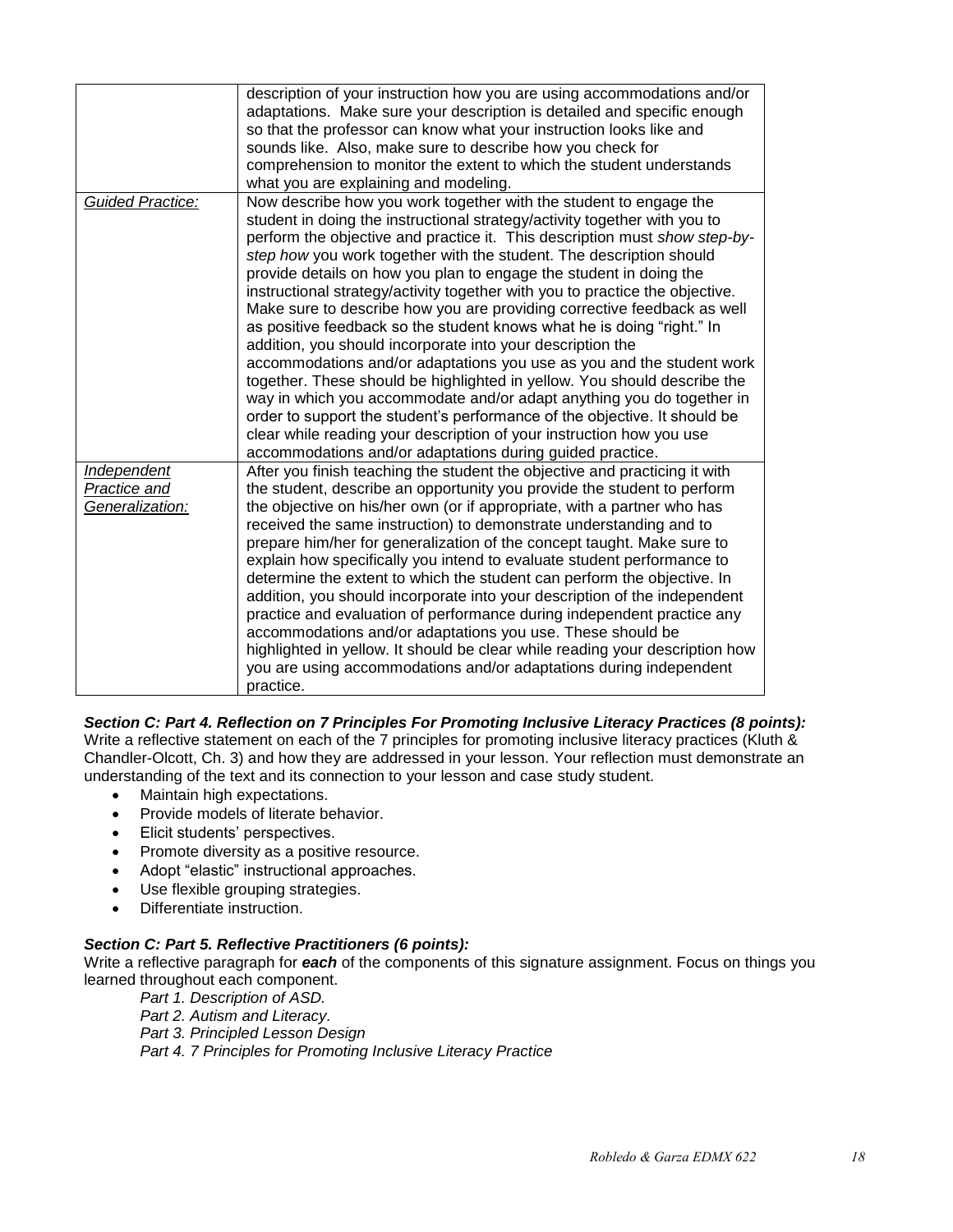*Instruction for Submitting this Assignment:* Although this is a group project, each team member must submit their own assignment. Parts 1-4 will be identical. Part 5 will be individual to each team member. You must submit in Parts in Cougar Courses and as a whole document the final day of class. Submit to TASKSTREAM as one full document. The Rubric provided below will be used to measure the quality of your assignment and will be posted on TASKSTREAM ONLY. Therefore you will get a course grade in Cougar Courses and a quality rating in TASKSTREAM.

| Grading Rubric for "Local Understanding" Case Study and Principled Lesson Design: Student with |
|------------------------------------------------------------------------------------------------|
| <b>Autism Spectrum Disorder</b>                                                                |

| Components                                        | 0<br>Does Not<br>Meet<br>Expectations                                                                      | 1<br>Does Not Meet<br>Expectations<br>Requires<br>significantly<br>more<br>experience<br>understanding,<br>instruction, and                                                    | $\overline{2}$<br>Demonstrates<br>understanding, but<br>requires additional<br>coaching or<br>clarification                                                                                 | 3<br><b>Meets</b><br>Expectations<br>as Stated                                                                                                                                                           | 4<br>Exceeds<br>Expectations<br>Understands<br>and/or performs<br>beyond stated<br>expectations                                                                                                                                    |              |
|---------------------------------------------------|------------------------------------------------------------------------------------------------------------|--------------------------------------------------------------------------------------------------------------------------------------------------------------------------------|---------------------------------------------------------------------------------------------------------------------------------------------------------------------------------------------|----------------------------------------------------------------------------------------------------------------------------------------------------------------------------------------------------------|------------------------------------------------------------------------------------------------------------------------------------------------------------------------------------------------------------------------------------|--------------|
| <b>PART A</b><br>"Local Understanding" Case Study |                                                                                                            |                                                                                                                                                                                |                                                                                                                                                                                             |                                                                                                                                                                                                          |                                                                                                                                                                                                                                    | <b>Score</b> |
| Part 1.<br>Description<br>of Student              | N <sub>o</sub><br>assignment<br>submitted;<br>assignment<br>submitted<br>after agreed<br>upon due<br>date. | Incomplete<br>description of<br>student with<br>ASD, with little<br>detail.<br>Does not<br>address<br>strengths,<br>challenges,<br>and/or other<br>student<br>characteristics. | Somewhat<br>complete<br>description of<br>student with ASD,<br>with some missing<br>details.<br>Somewhat<br>addresses<br>strengths,<br>challenges, and<br>other student<br>characteristics. | Complete and<br>professional<br>description of<br>student with<br>ASD, with<br>sufficient<br>detail.<br>Adequately<br>addresses<br>strengths,<br>challenges,<br>and other<br>student<br>characteristics. | Thorough,<br>detailed, and<br>professional<br>description of<br>student with<br>ASD, with<br>exceptional<br>clarity and<br>detailed.<br>Clearly<br>addresses<br>strengths,<br>challenges, and<br>other student<br>characteristics. |              |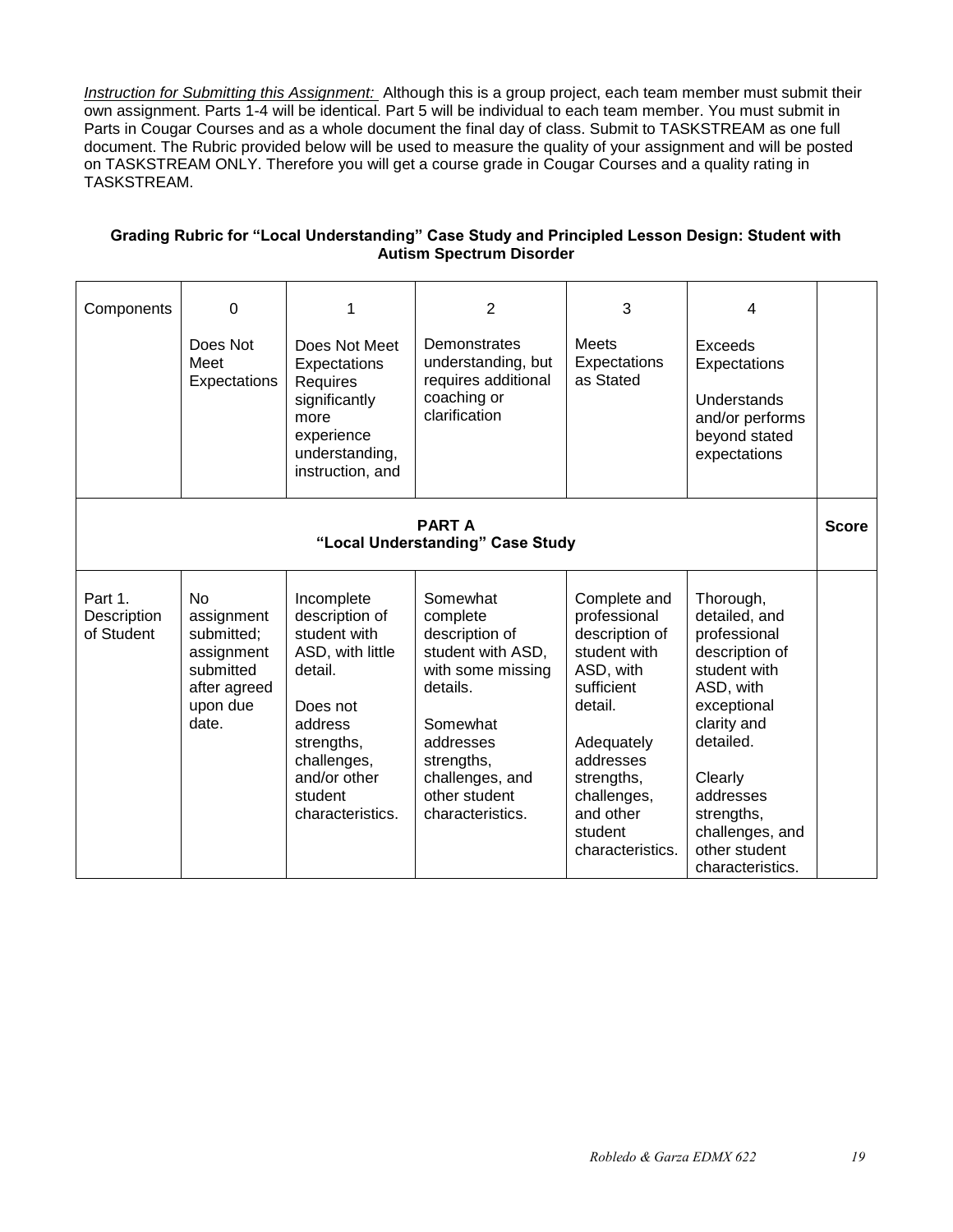|                                      | 0                                                                                                     | 1                                                                                                                                                                                                                                                                                                                                                                                                                | $\overline{2}$                                                                                                                                                                                                                                                                                                                                                                                                                             | 3                                                                                                                                                                                                                                                                                                                                                                                                           | 4                                                                                                                                                                                                                                                                                                                                                                                                                                                                                                  | <b>Score</b> |
|--------------------------------------|-------------------------------------------------------------------------------------------------------|------------------------------------------------------------------------------------------------------------------------------------------------------------------------------------------------------------------------------------------------------------------------------------------------------------------------------------------------------------------------------------------------------------------|--------------------------------------------------------------------------------------------------------------------------------------------------------------------------------------------------------------------------------------------------------------------------------------------------------------------------------------------------------------------------------------------------------------------------------------------|-------------------------------------------------------------------------------------------------------------------------------------------------------------------------------------------------------------------------------------------------------------------------------------------------------------------------------------------------------------------------------------------------------------|----------------------------------------------------------------------------------------------------------------------------------------------------------------------------------------------------------------------------------------------------------------------------------------------------------------------------------------------------------------------------------------------------------------------------------------------------------------------------------------------------|--------------|
| Part 2.<br>Literacy<br>and<br>Autism | <b>No</b><br>assignment<br>submitted;<br>assignment<br>submitted<br>after agreed<br>upon due<br>date. | Incomplete<br>descriptions of<br>the student's<br>present level of<br>functioning,<br>including<br>strengths and<br>challenges, and<br>areas of need in<br>reading, writing,<br>listening, and<br>speaking.<br>Descriptions of<br>daily literacy<br>opportunities<br>are limited,<br>missing, or<br>inappropriate.<br>Minimal,<br>missing, or<br>inappropriate<br>additional<br>activities and/or<br>strategies. | Somewhat<br>complete<br>descriptions of<br>the student's<br>present level of<br>functioning,<br>including<br>strengths and<br>challenges, and<br>areas of need in t<br>reading, writing,<br>listening, and<br>speaking.<br>Descriptions of<br>daily literacy<br>opportunities are<br>appropriate, but<br>lack detail or<br>clarity.<br>Additional<br>activities and/or<br>strategies are<br>appropriate, but<br>lack detail or<br>clarify. | Adequately<br>detailed<br>descriptions of<br>the student's<br>present level of<br>functioning,<br>including<br>strengths and<br>challenges, and<br>areas of need in<br>reading, writing,<br>listening, and<br>speaking.<br>Daily literacy<br>opportunities are<br>appropriate and<br>clearly<br>described.<br>Additional<br>activities and/or<br>strategies are<br>appropriate and<br>clearly<br>described. | Exceptionally<br>well-presented<br>and detailed<br>descriptions of<br>the student's<br>present level of<br>functioning,<br>including<br>strengths and<br>challenges, and<br>areas of need in<br>reading, writing,<br>listening, and<br>speaking.<br>Daily literacy<br>opportunities are<br>appropriate and<br>described with<br>exceptional<br>clarity and detail.<br>Additional<br>activities and/or<br>strategies are<br>appropriate and<br>described with<br>exceptional<br>clarity and detail. |              |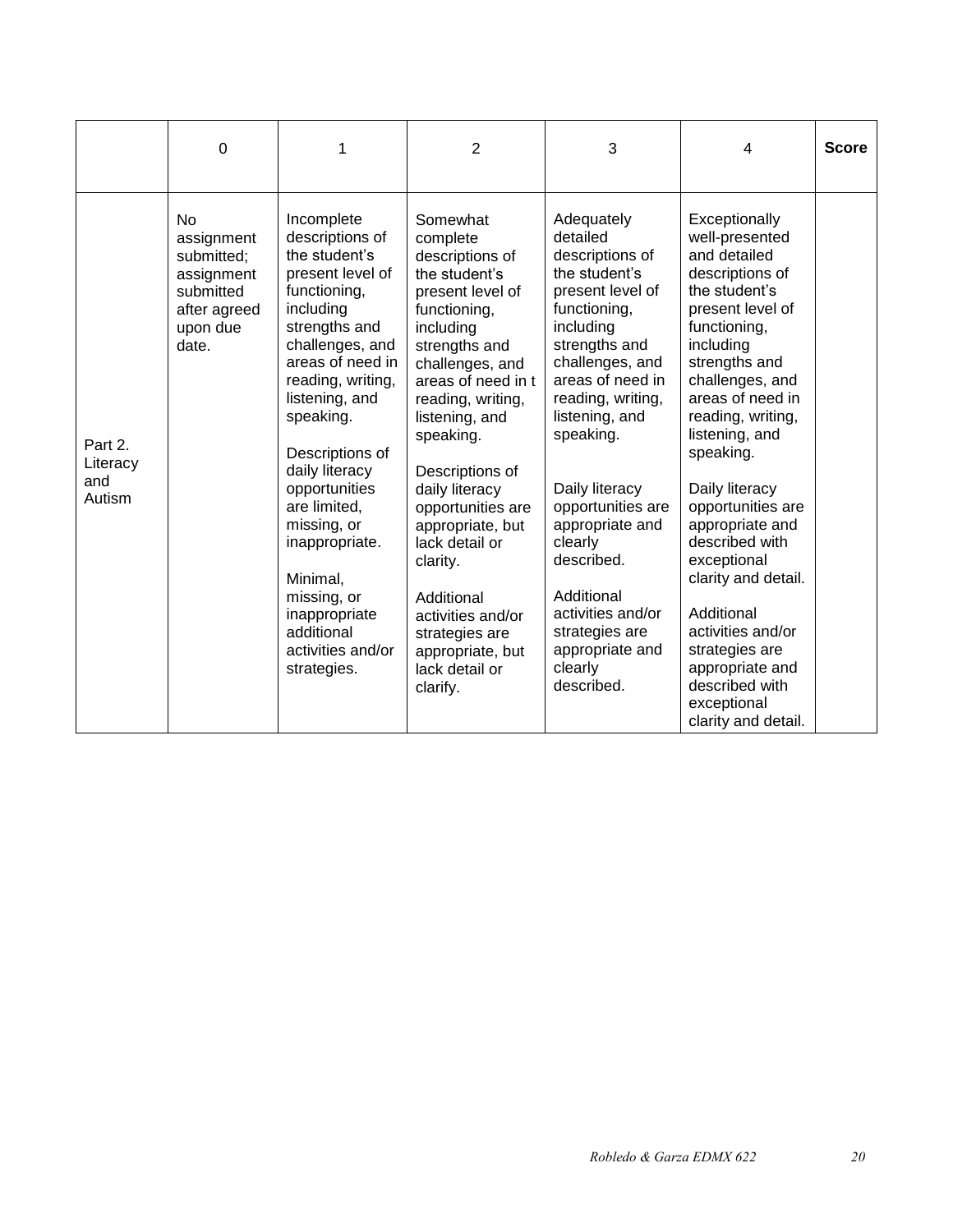| <b>PART B</b><br><b>Principled Lesson Design</b>            |                                                                                                |                                                                                                                                                                                                                                                                  |                                                                                                                                                                                                                                                            |                                                                                                                                                                                                                                                                      |                                                                                                                                                                                                                                                                                          |       |
|-------------------------------------------------------------|------------------------------------------------------------------------------------------------|------------------------------------------------------------------------------------------------------------------------------------------------------------------------------------------------------------------------------------------------------------------|------------------------------------------------------------------------------------------------------------------------------------------------------------------------------------------------------------------------------------------------------------|----------------------------------------------------------------------------------------------------------------------------------------------------------------------------------------------------------------------------------------------------------------------|------------------------------------------------------------------------------------------------------------------------------------------------------------------------------------------------------------------------------------------------------------------------------------------|-------|
|                                                             | $\pmb{0}$                                                                                      | 1                                                                                                                                                                                                                                                                | 2                                                                                                                                                                                                                                                          | 3                                                                                                                                                                                                                                                                    | 4                                                                                                                                                                                                                                                                                        | Score |
| Part 3:<br>Lesson<br>Design                                 | No<br>assignment<br>submitted;<br>assignment<br>submitted<br>after agreed<br>upon due<br>date. | Components of<br>the lesson<br>design are<br>brief, missing,<br>and/or lacks<br>clarity or detail.<br>The lesson<br>design is not<br>well connected<br>to standards.<br>and/or does not<br>match student<br>characteristics<br>or assessment<br>results.         | Most<br>components of<br>lesson design<br>have adequately<br>detailed and<br>clarity.<br>Most<br>components of<br>lesson design<br>are appropriate<br>to the student<br>and connected to<br>student<br>assessment<br>results and<br>standards.             | All components<br>of the lesson<br>design are<br>present and are<br>adequately<br>detailed and<br>clear.<br>All components<br>of the lesson<br>design are<br>appropriate to<br>the student and<br>connected to<br>student<br>assessment<br>results and<br>standards. | All components<br>of the lesson<br>design are<br>exceptionally<br>clear, detailed,<br>and well<br>described.<br>All components<br>of the lesson<br>design are<br>clearly<br>appropriate to<br>the student and<br>well connected<br>to student<br>assessment<br>results and<br>standards. |       |
| Part 4:<br>Seven<br>Principles                              | No<br>assignment<br>submitted;<br>assignment<br>submitted<br>after agreed<br>upon due<br>date. | Response<br>provides<br>minimal<br>evidence of<br>understanding<br>of the Kluth &<br>Chandler-Olcott<br>text and/or<br>lecture content.<br>More than one<br>of the seven<br>principles is not<br>addressed or is<br>incorrectly or<br>inadequately<br>addressed. | Response shows<br>evidence of basic<br>understanding of<br>most of the Kluth<br>& Chandler-<br>Olcott text and<br>lecture content.<br>While, all seven<br>principles are<br>addressed, more<br>depth and detail<br>of description<br>could be<br>provided. | Response<br>shows evidence<br>of accurate<br>understanding of<br>the Kluth &<br>Chandler-Olcott<br>text and lecture<br>content.<br>All seven<br>principles are<br>adequately<br>addressed, with<br>adequate depth<br>and detail.                                     | Response<br>shows evidence<br>of accurate,<br>complete, and<br>in-depth<br>understanding of<br>the Kluth &<br><b>Chandler-Olcott</b><br>text and lecture<br>content.<br>All seven<br>principles are<br>exceptionally<br>well addressed,<br>with a high level<br>of depth and<br>detail.  |       |
| Part 5:<br>Reflection<br>on Parts 1<br>– 4 of<br>Assignment | No<br>assignment<br>submitted;<br>assignment<br>submitted<br>after agreed<br>upon due<br>date. | Reflection on<br>assignment<br>component<br>parts is<br>incomplete,<br>limited, or<br>missing depth<br>of analysis.                                                                                                                                              | Reflection on<br>assignment<br>component parts<br>is somewhat<br>complete, having<br>some depth of<br>analysis.                                                                                                                                            | Reflection on<br>assignment<br>component parts<br>is complete, with<br>adequate detail<br>and depth of<br>analysis.                                                                                                                                                  | Reflection on<br>assignment<br>component parts<br>is complete, with<br>exceptional<br>detail and depth<br>of analysis.                                                                                                                                                                   |       |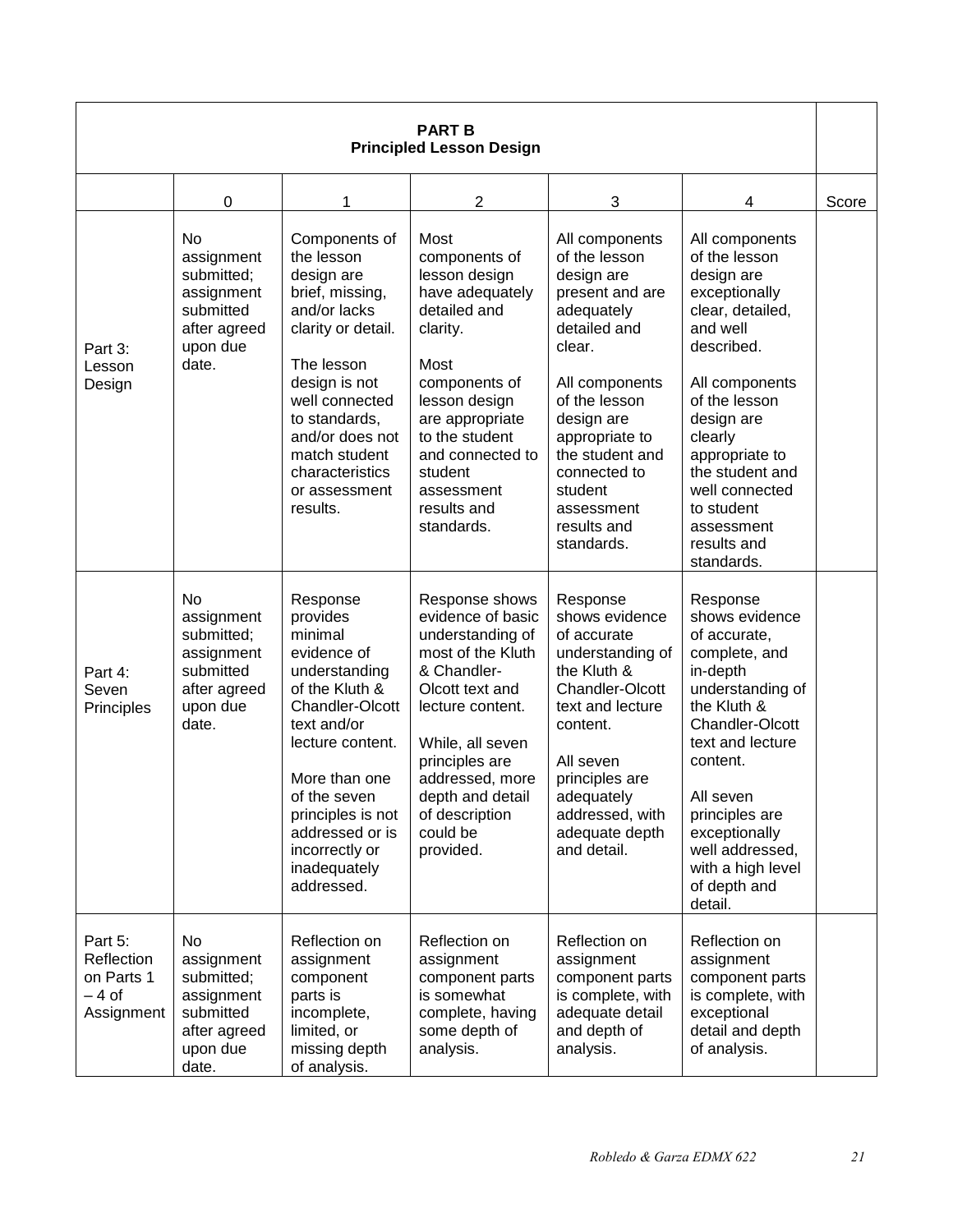

# **SAN MARCOS**

## **RELEASE OF LIABILITY, PROMISE NOT TO SUE, ASSUMPTION OF RISK AND AGREEMENT TO PAY CLAIMS**

Activity: Autism Spectrum Disorder Case Study

Activity Date(s) and Time(s): \_\_\_\_\_\_Fall 2014 Activity Location(s):

In consideration for being allowed to participate in this Activity, on behalf of myself and my next of kin, heirs and representatives, I **release from all liability and promise not to sue** the State of California, the Trustees of The California State University, California State University San Marcos and their employees, officers, directors, volunteers and agents (collectively "University") from any and all claims, **including claims of the University's negligence,** resulting in any physical or psychological injury (including paralysis and death), illness, damages, or economic or emotional loss I may suffer because of my participation in this Activity, including travel to, from and during the Activity.

I am voluntarily participating in this Activity. I am aware of the risks associated with traveling to/from and participating in this Activity, which include but are not limited to physical or psychological injury, pain, suffering, illness, disfigurement, temporary or permanent disability (including paralysis), economic or emotional loss, and/or death. I understand that these injuries or outcomes may arise from my own or other's actions, inaction, or negligence; conditions related to travel; or the condition of the Activity location(s). **Nonetheless, I assume all related risks, both known or unknown to me, of my participation in this Activity, including travel to, from and during the Activity.**

I agree to **hold** the University **harmless** from any and all claims, including attorney's fees or damage to my personal property, that may occur as a result of my participation in this Activity, including travel to, from and during the Activity. If the University incurs any of these types of expenses, I agree to reimburse the University. If I need medical treatment, I agree to be financially responsible for any costs incurred as a result of such treatment. I am aware and understand that I should carry my own health insurance.

I am 18 years or older. **I understand the legal consequences of signing this document, including (a) releasing the University from all liability, (b) promising not to sue the University, (c) and assuming all risks of participating in this Activity, including travel to, from and during the Activity.**

I understand that this document is written to be as broad and inclusive as legally permitted by the State of California. I agree that if any portion is held invalid or unenforceable, I will continue to be bound by the remaining terms.

I have read this document, and I am signing it freely. No other representations concerning the legal effect of this document have been made to me.

| Participant Signature:     |                                                      |
|----------------------------|------------------------------------------------------|
| Participant Name (print):  | Date:                                                |
| Emergency Contact (print): | Phone:                                               |
|                            | <b>PIII</b> PA<br><b><i><u>PP 1.677 / AA</u></i></b> |

*Robledo & Garza EDMX 622 22*